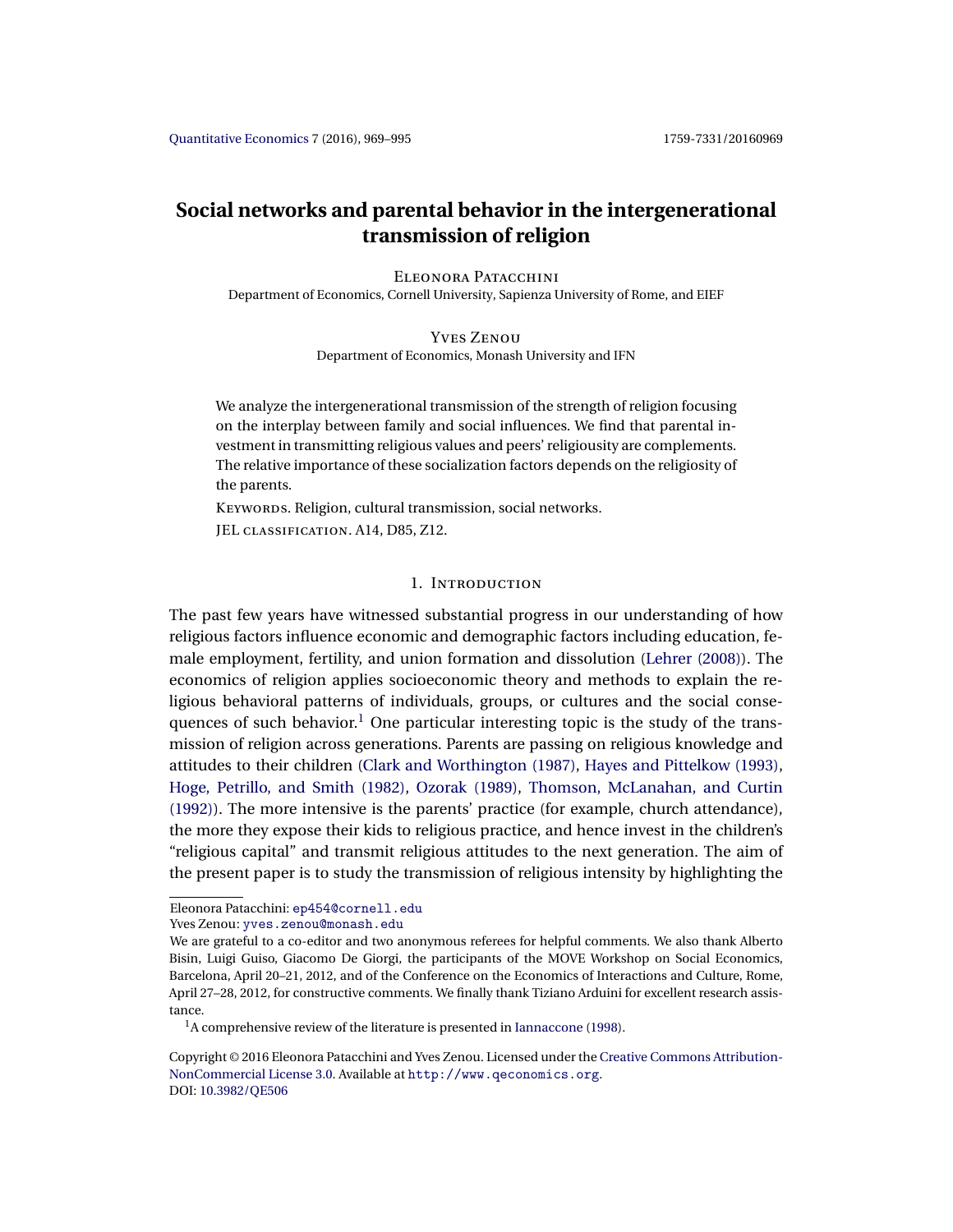<span id="page-1-0"></span>trade-off faced by parents between the time they devote to religious activities and the religious exposure of their children, that is, peer effects.

To be more precise, we develop a theoretical framework in which parents' involvement in religious activities as well as the peers' influence on the children are the key ingredients in explaining religious outcomes. Indeed, based on some works on anthropology and sociology (see, in particular, [Boyd and Richerson \(1985\)](#page-23-0) and [Cavalli-Sforza](#page-23-0) [and Feldman \(1981\)\)](#page-23-0), the literature initiated by Bisin and Verdier [\(2000,](#page-23-0) [2001\)](#page-23-0) argues that the transmission of a particular trait (religion, ethnicity, social status, etc.) is the outcome of a socialization *inside* and *outside* the family (like, e.g., peers and role models). These two types of socialization are cultural substitutes (complements) if parents have less (more) incentive to socialize their children, the more widely dominant are their values in the population. In our model, there are two different types of people: more religious and less religious.<sup>2</sup> The transmission of these traits is costly since parents have to give up leisure, but is also rewarding since it positively influences the chances of their children being like them (more religious for the more religious parents and less religious for the less religious parents). Altruistic parents, who can either be more or less religious, have therefore to decide how often they attend a religious service with their children.

There are two main differences with the standard approach of cultural transmission à la Bisin and Verdier [\(2000,](#page-23-0) [2001\)](#page-23-0) and [Bisin, Topa, and Verdier](#page-23-0) [\(2004\)](#page-23-0). First, we do not consider two types of religion (say Protestant and Catholic), and thus the transmission of a particular religion, but two types of intensity of religion and thus the transmission of this intensity within the same religious group. In other words, we analyze if the more religious parents have more religious kids and if the less religious parents do not. Second, and this is one of our main contributions, contrary to Bisin and Verdier (and the subsequent literature of cultural transmission; see our discussion below) where peer effects are conceived as an average intragroup externality with arbitrary group boundaries and at a quite aggregate level (residential neighborhood, state, or even country level), here peers will be defined by the smallest unit of analysis for peer effects, that is, the dyad a two-person group. The collection of active bilateral influences or dyads will constitute a *social network*. 3

In the theoretical model, we show that the choice of parents' socialization effort (i.e., how much time they spend transmitting their trait) involves a trade-off between the direct costs of socialization and the long-run expected benefits, which consist of a better chance of having a child with the same religion intensity. If the marginal cost of socialization increases with the fraction of more religious (less religious) friends, then *cultural substitution* prevails, that is, the higher is the percentage of the child's more religious (less religious) friends, the less the more religious (less religious) parents put effort into transmitting their trait. On the other hand, if it decreases with the fraction of more religious (less religious) friends and the benefits from socialization is not too high, then

 $2$ Observe that we define these two types (more religious and less religious) on the basis of self-reported information on participation in/attendance at church activities. See Section [4.2](#page-10-0) for the description of our data.

 $3$ The economics of networks is a growing field; see [Jackson](#page-25-0) [\(2014\)](#page-25-0) for an overview.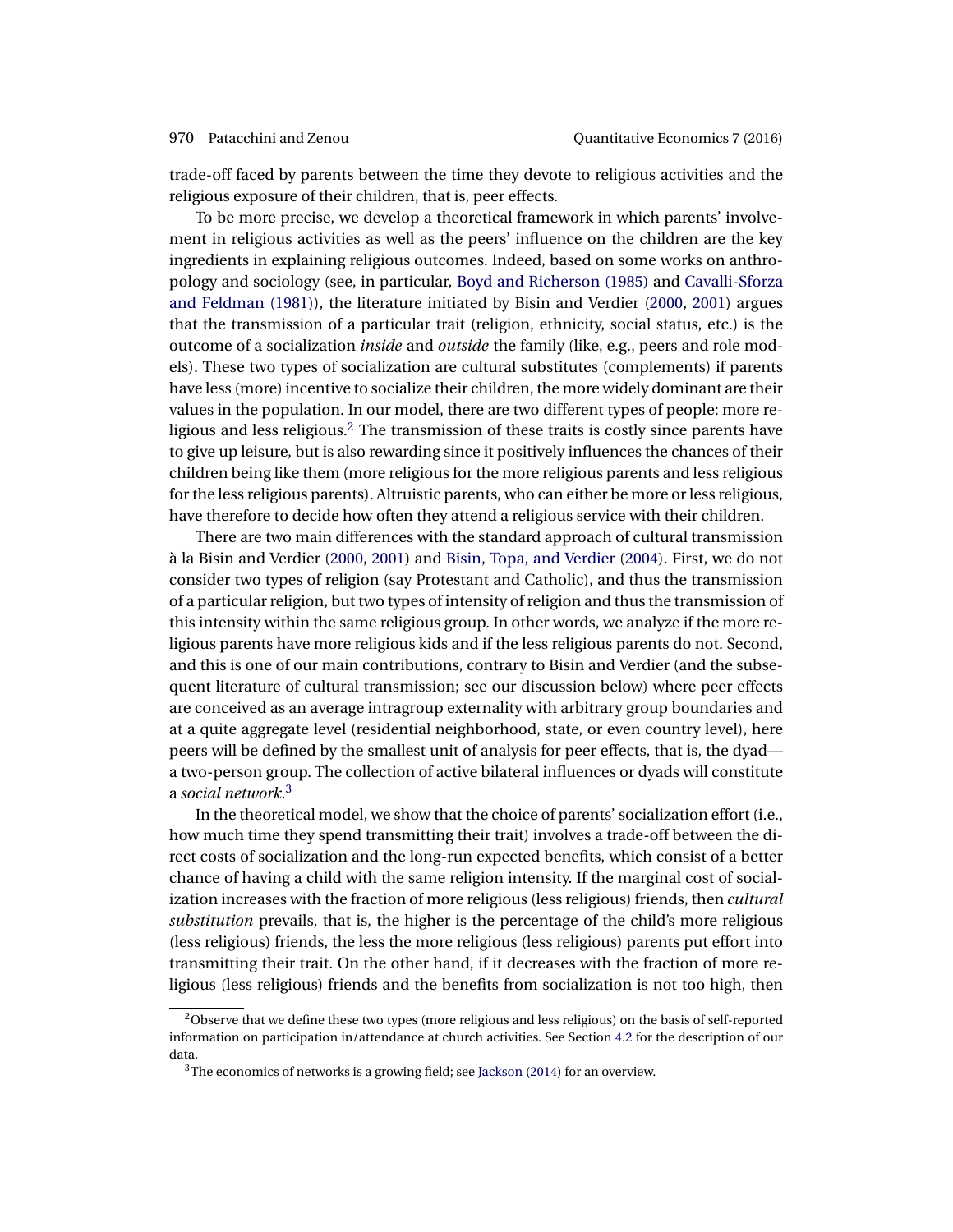<span id="page-2-0"></span>*cultural complementarity* is at work, meaning that the higher is the fraction of the child's more religious friends, the more religious parents put effort into transmitting their trait.

We then test these predictions using data from the National Longitudinal Survey of Adolescent Health (AddHealth). This data set has been extensively used for its unique information on friendship networks. It collects data on students in grades 7–12 from a nationally representative sample of roughly 130 private and public schools in years 1994–1995. The information on friendship networks is based on actual friends nominations during the school years. Indeed, pupils were asked to identify their best friends from a school roster (up to five males and five females). The questionnaire contains also questions about religion. To the best of our knowledge, this information has not been used yet.

We test how the religion strength of the friends of a child affects the parent's decision to socialize his/her child to his/her own religion strength. A major econometric issue arises from the fact that the choice of friends may not be exogenous. We address this issue using an identification strategy that has previously been used to identify peer effects in other contexts (e.g., [Bifulco, Fletcher, and Ross \(2011\),](#page-22-0) [Lavy and Schlosser \(2011\),](#page-25-0) [Hoxby \(2000\)\)](#page-24-0).The idea is to treat the composition of students in a given grade within a school as quasi-random and to isolate this quasi-random variation in the friendship network formation process. We use the fraction of religious students of the same gender, religious affiliation, and ethnic group in the same grade and school as an instrument for the individual (children) fraction of religious friends.

We find that, for religious parents, the *higher* is the fraction of religious peers of the child, the *more* parents put effort into transmitting their religiosity, indicating cultural complementarity. For the less religious parents, the *lower* is the fraction of religious peers of the child, the *less* the parents go to a religious service with their child, also indicating cultural complementarity since the transmission is about the less religious trait.

The rest of the paper unfolds as follows. In the next section, we highlight our contribution by summarizing the relevant related literature. In Section [3,](#page-4-0) we present our theoretical model. In Section [4,](#page-10-0) we describe the empirical model and the data, and tackle the econometric issues. Section [5](#page-15-0) gives and interprets the results. Section [6](#page-19-0) discusses some policy implications of this paper, while Section [7](#page-22-0) concludes.

# 2. Related literature

As stated in the [Introduction,](#page-0-0) there is an important literature on cultural transmission initiated by the seminal papers of Bisin and Verdier  $(2000, 2001)$  $(2000, 2001)$  $(2000, 2001)$ .<sup>4</sup> In this literature, cultural transmission is conceptualized as the result of interactions between purposeful socialization decisions inside the family (*direct vertical socialization*) and other socialization processes like social imitation and learning that govern identity formation (*oblique and horizontal socialization*). Cultural traits are endogenous in this context. Allowing for interesting socioeconomic effects interacting with the socialization choices of parents, the basic cultural transmission model of Bisin and Verdier has been applied to several

<sup>4</sup>For an overview, see [Bisin and Verdier](#page-23-0) [\(2011\)](#page-23-0).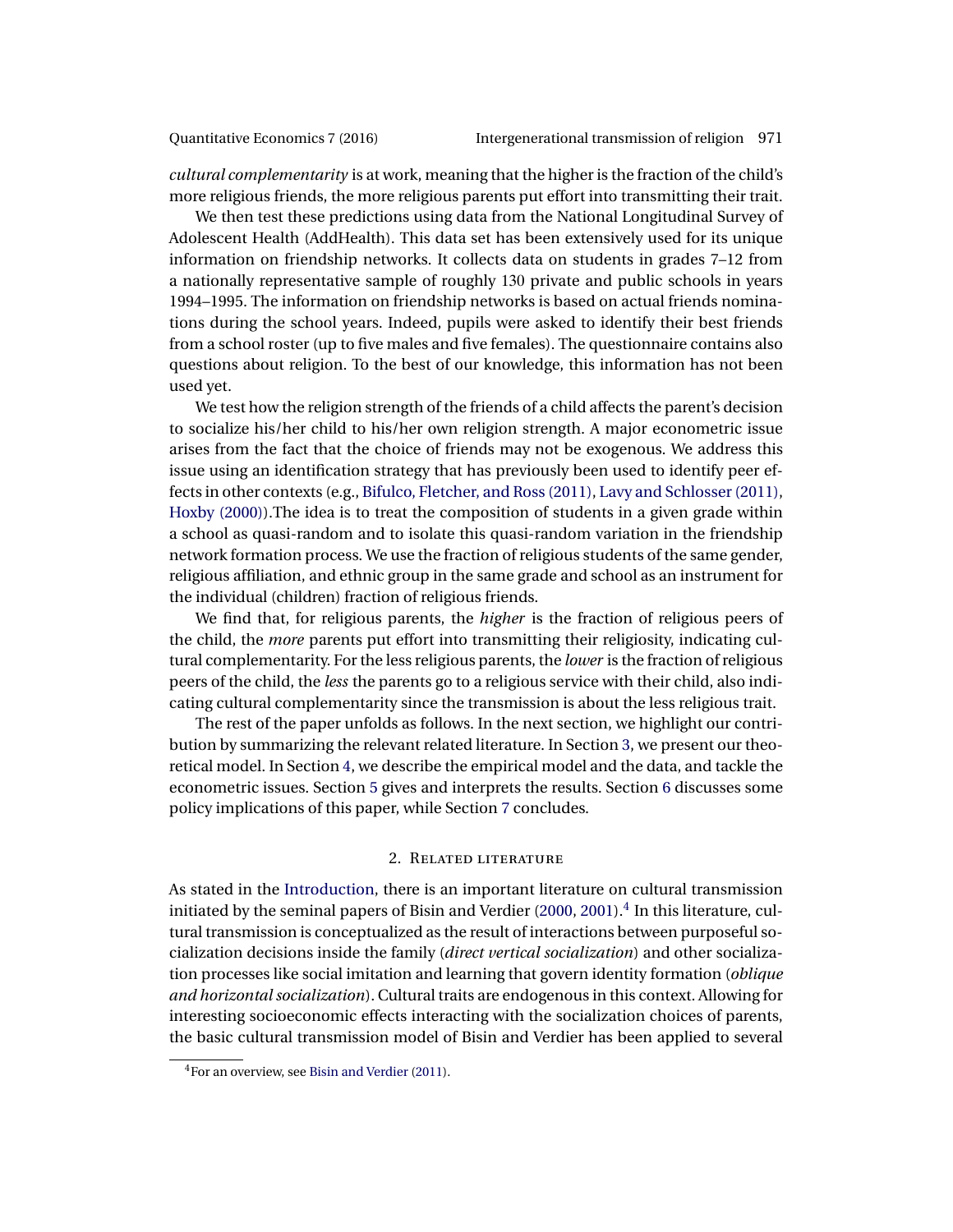<span id="page-3-0"></span>different environments and cultural traits and social norms of behavior, from preferences for social status [\(Bisin and Verdier \(1998\)\)](#page-23-0), to corruption [\(Hauk and Sáez-Martí](#page-24-0) [\(2002\)\)](#page-24-0), hold up problems [\(Olcina and Penarrubia \(2004\)\)](#page-25-0), development and social capital [\(Francois \(2002\)\)](#page-24-0), intergenerational altruism [\(Jellal and Wolff \(2002\)\)](#page-25-0), labor market discrimination and work ethics [\(Sáez-Martí and Zenou \(2012\)\)](#page-25-0), globalization and cultural identities [\(Olivier, Thoenig, and Verdier \(2008\)\)](#page-25-0), education (Botticini and Eckstein [\(2005,](#page-23-0) [2007\)](#page-23-0), [Patacchini and Zenou \(2011\)\)](#page-25-0), and identity [\(Bisin, Patacchini, Verdier, and](#page-22-0) [Zenou \(2011a\)\)](#page-22-0).

As in the present paper, there are some studies that have analyzed the transmission of religion. [Azzi and Ehrenberg](#page-22-0) [\(1975\)](#page-22-0) and [Neuman](#page-25-0) [\(1986\)](#page-25-0) and [Iannaccone](#page-24-0) [\(1990\)](#page-24-0) have suggested following the human capital approach to study the accumulation of an individual's religious capital. The accumulation of an individual's religious capital starts at childhood when the parents pass on religious knowledge and attitudes to their children, and then continues with religious practices at school, at church, and in the neighborhood where the child lives. A positive empirical relationship between the intensity of exposure to religious conduct during childhood and the individual's current religiosity has been documented in the literature (e.g., [Brañas Garza and Neuman \(2007\),](#page-23-0) [Hayes and Pittelkow \(1993\),](#page-24-0) [Hoge, Petrillo, and Smith \(1982\),](#page-24-0) [Ozorak \(1989\),](#page-25-0) [Thomson,](#page-26-0) [McLanahan, and Curtin \(1992\)\)](#page-26-0). There are also studies using the Bisin–Verdier framework to study the transmission of religion traits from parents to children. [Cohen-Zada](#page-24-0) [\(2006\)](#page-24-0) finds for the United States that the demand for private religious schooling decreases with the share of the religious minority in the population, which is in accordance with a cultural substitution mechanism. [Bisin, Topa, and Verdier](#page-23-0) [\(2004\)](#page-23-0), using the General Social Survey (GSS) survey data for the United States over the period 1972– 1996, estimate for religious traits the structural parameters of the model of marriage and child socialization in [Bisin and Verdier](#page-23-0) [\(2000\)](#page-23-0). They find that observed intermarriage and socialization rates are consistent with Protestants, Catholics and Jews having a strong preference for children who identify with their parents' own religious beliefs, and taking costly decisions to influence their children's religious beliefs. The estimated "relative intolerance" parameters are high and asymmetric across religious traits, suggesting an interestingly rich representation of cultural distance. More recently, using data from 32 countries (included in the International Social Survey Program: Religion II (ISSP), 1998), [Bar-El, Garcia-Muñoz, Neuman, and Tobol](#page-22-0) [\(2013\)](#page-22-0) study the transmission of religious norms and, in particular, on the religious taste of children. They find that (i) direct religious socialization efforts of one generation have a negative effect on secularization within the next generation, (ii) there is an inverse U-shaped relationship between oblique socialization by the community (as measured by the diversity of religions in the country of residence) and secularization, and (iii) the two types of socialization are complements in producing religiosity of the next generation.

Our paper is related to this literature since it studies a similar question: how is religion transmitted from one generation to another? However, it is also quite different since we focus on the transmission of the *strength* of religion and use a network approach. This allows us to define in a much more precise way the quality of the "neighborhood" where the child lives. Instead of using aggregate measures of neighborhoods, which in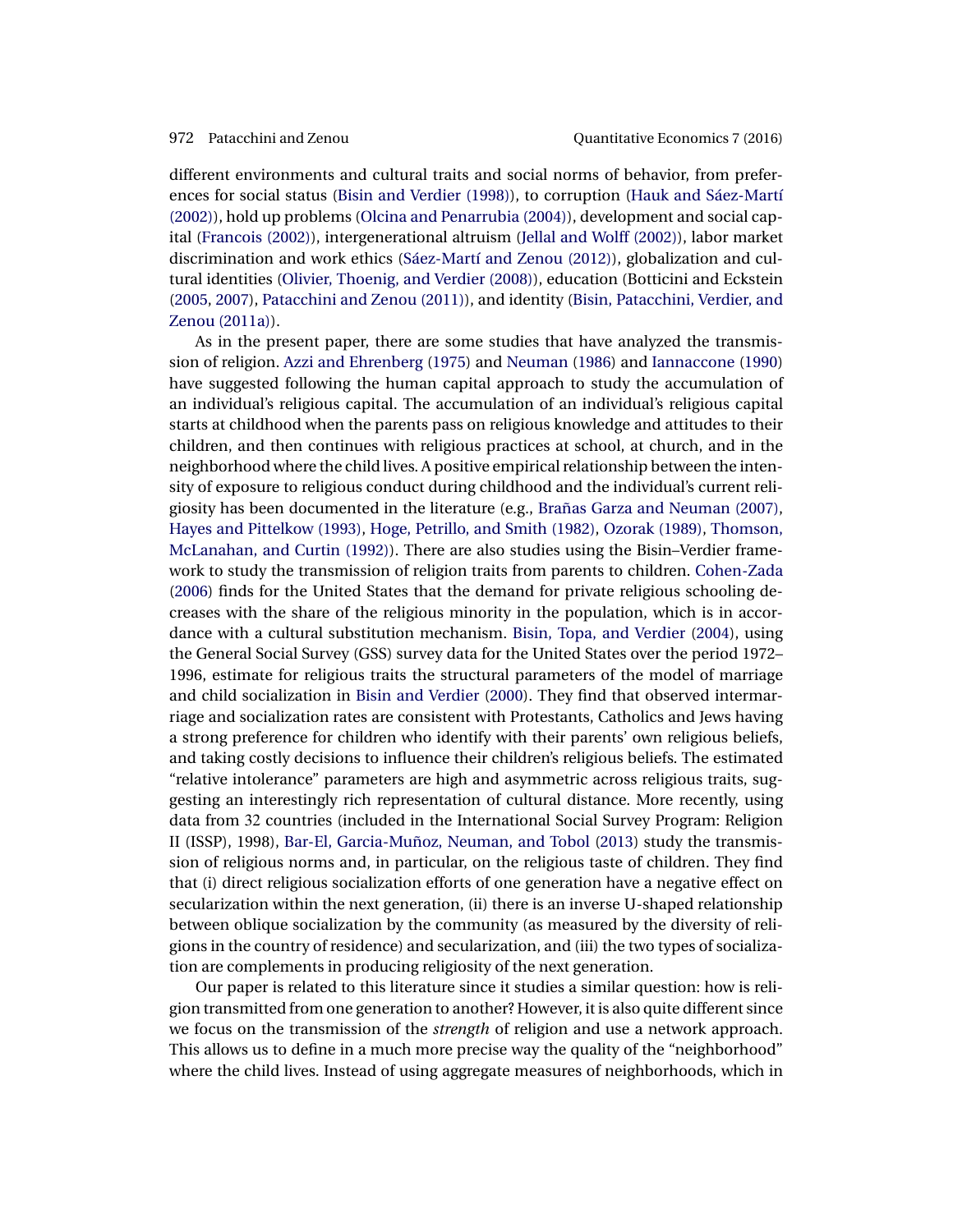<span id="page-4-0"></span>some papers are at the state or even country levels, we use the friends each student has nominated. In other words, the fraction of religious friends each individual has will be our measure of oblique and horizontal socialization.

# 3. Theoretical model

# 3.1 *General model*

As in Bisin and Verdier [\(2000,](#page-23-0) [2001\)](#page-23-0), the transmission of religion is modeled as a mechanism of interacting socialization *inside* the family (*vertical* socialization) with socialization *outside* the family (*oblique* socialization) via imitation and learning from peers. As stated above, the peers are defined as friends of each individual in a given network.

*Reference group* We would like to define the reference group of each student i. We denote by  $q_i$  the fraction of individual i's friends who are "more religious" (type a) and denote by  $1 - q_i$  the fraction of those who are "less religious" (type b). We assume that agents have initial endowments of religiosity as children (due to their background) so that some children are more religious (type  $a$ ) than others (type  $b$ ). This is taken as given. The aim of the model is then to examine if the children will confirm or reject their religiosity when adults on the basis of the socialization effort of the parents (into more or less religiosity) and the peer religiosity  $q_i$ . This is what we study now.

*Intergenerational transmission of religion* Let us now explain how the religion transmission works. We denote by  $\pi^{rr}$  the probability that a parent with religious intensity  $r \in \{a, b\}$  has a child who adopts religious intensity  $r \in \{a, b\}$  when adult. We also denote by  $e^r$  ∈ [0, 1] the "religious attendance with parent of type r," with higher values corresponding to attending more often. In other words, the higher is  $e^r$ , the more often parents of type r attend a religious service with their children.

As in Bisin and Verdier [\(2000,](#page-23-0) [2001\)](#page-23-0), we assume that for the more (resp. less) religious parents, transmission of own religious strength will be successful with a probability equal to  $e^r$  (resp.  $1-e^r$ ). This is the *vertical transmission* of religion (i.e., from the parent to the child). If transmission is not successful, then the *horizontal transmission* (i.e., from individuals in the network to the child) will play a major role and, in that case, the child will either be more or less religious and the probability of becoming more religious will be identical to the proportion of more religious friends  $q_i$ . We obtain the transition probabilities

$$
\pi^{aa} = e^a + (1 - e^a)q_i,
$$
\n(1)

$$
\pi^{ab} = (1 - e^a)(1 - q_i),\tag{2}
$$

$$
\pi^{bb} = 1 - e^b + e^b (1 - q_i),\tag{3}
$$

$$
\pi^{ba} = e^b q_i. \tag{4}
$$

Let us interpret equation  $(1)$ . The child of a more religious parent (type *a* parent) will also be him/herself more religious if either his/her parents' religion transmission is successful (probability  $e^a$ ) or if the parent fails to transmit his/her trait (probability  $1 - e^a$ )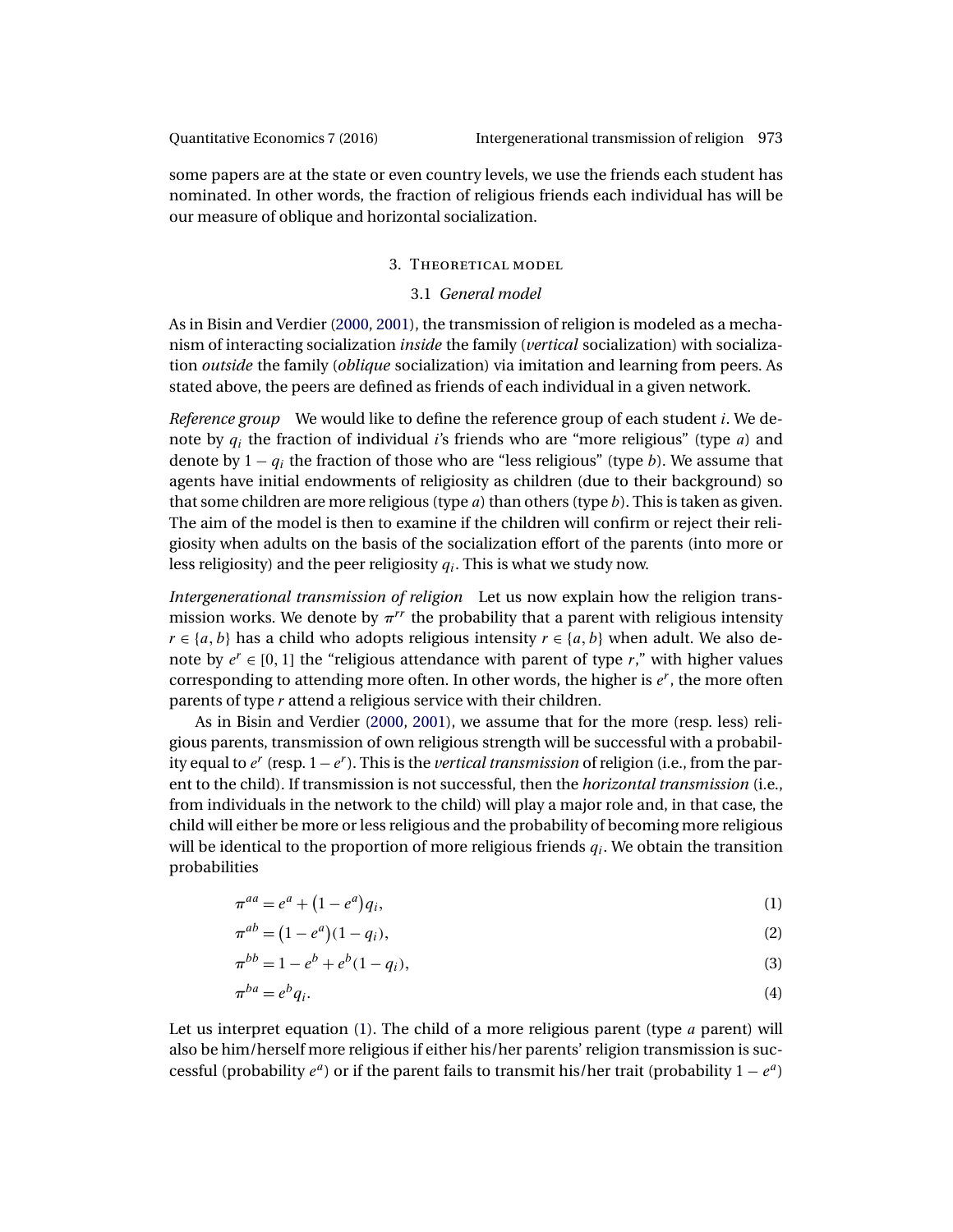<span id="page-5-0"></span>and the child picks up the religious trait from his/her direct friends (probability  $q_i$ ). In other words, if 10 percent of *i*'s friends are very religious (i.e.,  $q_i = 0.10$ ), then if *i*'s parent fails in transmitting religion  $a$ , i has a 10 percent chance of becoming of type  $a$ . Equa-tion [\(2\)](#page-4-0) gives the probability that a child of type  $a$  parents adopts religion intensity  $b$ : it is because both the parents and the friends were unsuccessful in transmitting religion strength  $a$  to the child. For type  $b$  parents (equations [\(3\)](#page-4-0) and [\(4\)](#page-4-0)), the interpretation is slightly different since the more often a less religious parent goes to a religious service with his/her child, the less likely the child is to become like his/her parent (i.e., less religious).

Observe that if we interpret equations  $(1)-(4)$  $(1)-(4)$  $(1)-(4)$  narrowly in the sense that  $e<sup>r</sup>$  measures just the frequency of religious attendance, then the model has the odd feature that peers can affect kids of type  $a$  parents only if the parent goes to church infrequently and that peers can affect kids of type b parents only if the parent goes to church frequently; that is, somehow frequent church visits preclude peer influences for type  $a$  families but infrequent church visits preclude peer influences for type b families. To address this issue, we interpret here the effort  $e<sup>r</sup>$  in a broader way so that it captures more than just frequency of religious visits. In particular, for the less religious families (type b), a low  $e^{b}$ will mean that the parents do other stuff with their kids to socialize them to become less religious.

Observe also that, in this model, when the parent  $r$  decides how often he/she will go to a religious service with his/her child (i.e.,  $e<sup>r</sup>$ ), given his/her initial endowment of religiosity, the child has not yet confirmed or rejected his/her religiosity. He/she will make this decision when adult.

*Parents' expected utility* Let  $V^{rr}$  denote the utility a type  $r$  parent derives from having a child of type  $r \in \{a, b\}$ . We assume that  $V^{rr} > V^{rr'}$  if  $r \neq r'$ . Indeed, we assume that *altruism* motivates parents to exert effort to socialize their children. As in Bisin and Verdier [\(2000,](#page-23-0) [2001\)](#page-23-0), this altruism, however, is assumed to be "paternalistic" in the sense that parents wish to transmit their own trait, and do not just internalize their children's preferences or some measure of their success. More precisely, parents are altruistic toward their children and want to socialize them to their own specific cultural model.

As a result, the expected utility of a parent of type  $r \in \{a, b\}$ ,  $r' \in \{a, b\}$ ,  $r \neq r'$ , is given by

$$
W^r = \alpha^r e^r + \pi^{rr} V^{rr} + \pi^{rr'} V^{rr'} - C^r (e^r, q_i),
$$

where  $\alpha^r$  (for  $r = a, b$ ) are the observable characteristics of parent r (i.e., gender, race, education, etc.) and  $C^r(e^r, q_i)$  is the cost of socialization, which depends on both the socialization effort and the fraction of the child's religious friends. As reflected by  $C^r(e^r, q_i)$ , we assume that the cost function is different for type  $a$  and  $b$  parents. We also as-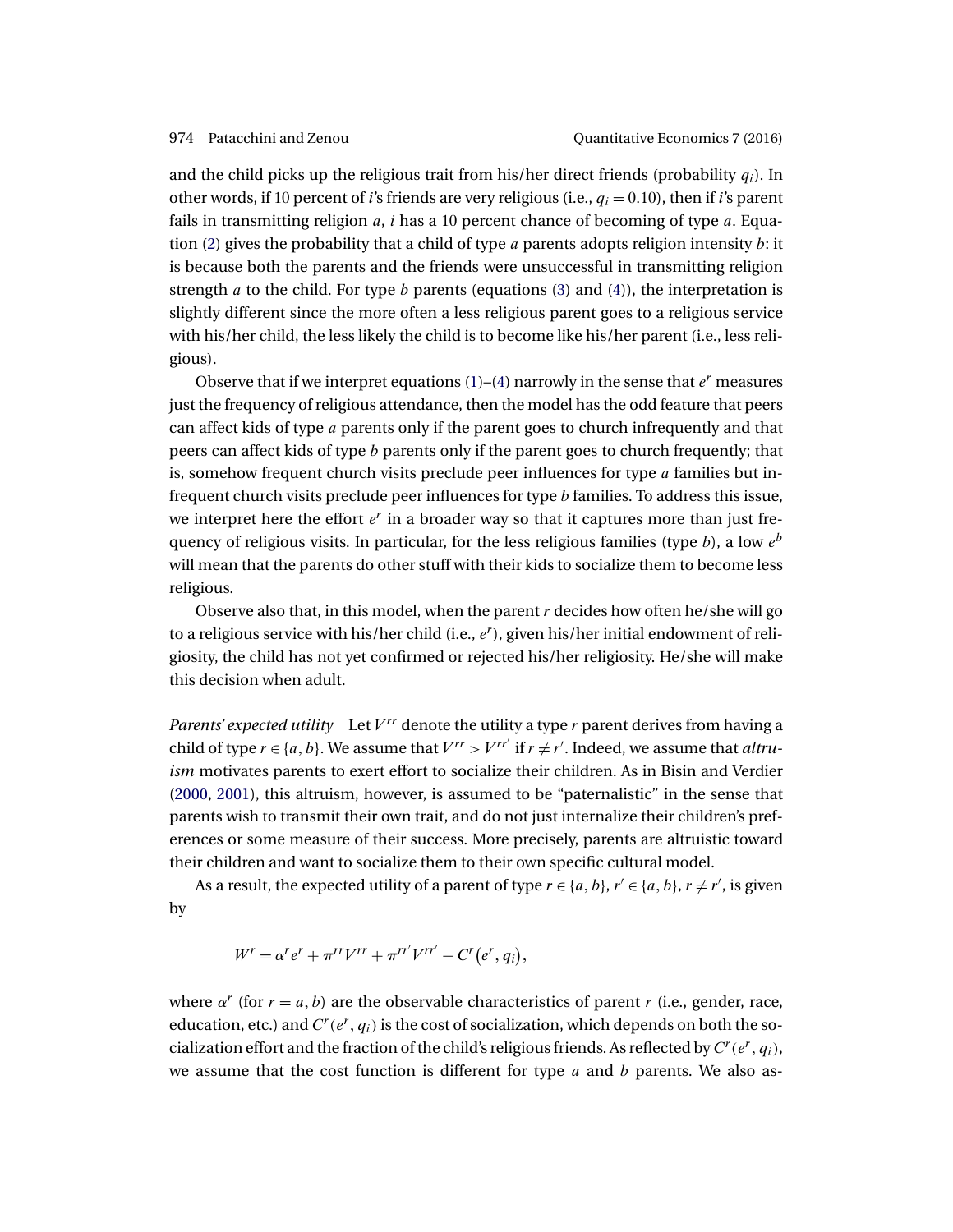<span id="page-6-0"></span>

sume that the cost function is increased and convex in effort, that is,  $C_e^{r}(e^r, q_i) > 0$  and  $C_{ee}^{r\prime\prime}(e^r,q_i) \geq 0.5$  For a parent of type *a*, we have

$$
W^{a} = \alpha^{a} e^{a} + [e^{a} + (1 - e^{a})q_{i}]V^{aa} + (1 - e^{a})(1 - q_{i})V^{ab} - C^{a}(e^{a}, q_{i}),
$$
 (5)

while for a parent of type  $b$ ,

$$
W^{b} = \alpha^{b} e^{b} + [1 - e^{b} + e^{b} (1 - q_{i})] V^{bb} + e^{b} q_{i} V^{ba} - C^{b} (e^{b}, q_{i}).
$$
\n(6)

*Parents' optimal socialization effort* Let us now determine  $e^r$ , the time spent going to a religious service with his/her child *i* for a parent of type *r*. Denote  $\Delta V^a \equiv V^{aa} - V^{ab} > 0$ and  $\Delta V^b \equiv V^{bb} - V^{ba} > 0$ . The first-order condition for parent of type *a* is

$$
C_e^{a\prime}(e^a, q_i) = \alpha^a + (1 - q_i)\Delta V^a. \tag{7}
$$

Similarly, for type  $b$  parents, we have

$$
C_e^{b'}(e^b, q_i) = \alpha^b - q_i \Delta V^b. \tag{8}
$$

Denote these optimal efforts as  $e^{r*} \equiv e^{r*}(q_i)$  for  $r \in \{a, b\}.$ 

PROPOSITION 1.

(i) *Consider type* a *parents*. *Assume that*

$$
\alpha^a > C_e^{a'}(0, q_i) \quad \forall q_i \in [0, 1]. \tag{9}
$$

*Then there exists a unique and interior*  $e^{a*} \equiv e^{a*}(q_i)$ .

- (ii) *Consider now type* b *parents*.
- (ii1) *Assume that*

$$
\alpha^b > C_e^{b'}(0, q_i) + \Delta V^b \quad \forall q_i \in [0, 1].
$$
\n
$$
(10)
$$

*Then there exists a unique and interior*  $e^{b*} \equiv e^{b*}(q_i)$ .

(ii2) *Assume that*  $\alpha^{b} < 0$ . *Then parents of type b will exert no effort, that is,*  $e^{b*} = 0$ .

Proposition 1 characterizes the solution  $e^{r*}$  and shows the condition under which it is unique and interior. For type  $a$  (more religious) parents, it is quite natural to assume that  $\alpha^a > 0$  since  $\alpha^a$  captures the marginal utility of a parent to put effort into going to church, independent of the peers and the impact on the socialization of the child. For parents of type  $b$  (less religious), it is less obvious and this is why, in Proposition 1, we consider the cases of both  $\alpha^{b} > 0$  and  $\alpha^{b} < 0$ . The latter is relatively easy to

$$
C''_e(e^r, q_i) \equiv \frac{\partial C'(e^r, q_i)}{\partial e^r}
$$
 and 
$$
C'''_{ee}(e^r, q_i) \equiv \frac{\partial^2 C'(e^r, q_i)}{\partial (e^r)^2}.
$$

<sup>&</sup>lt;sup>5</sup>In terms of notations, we have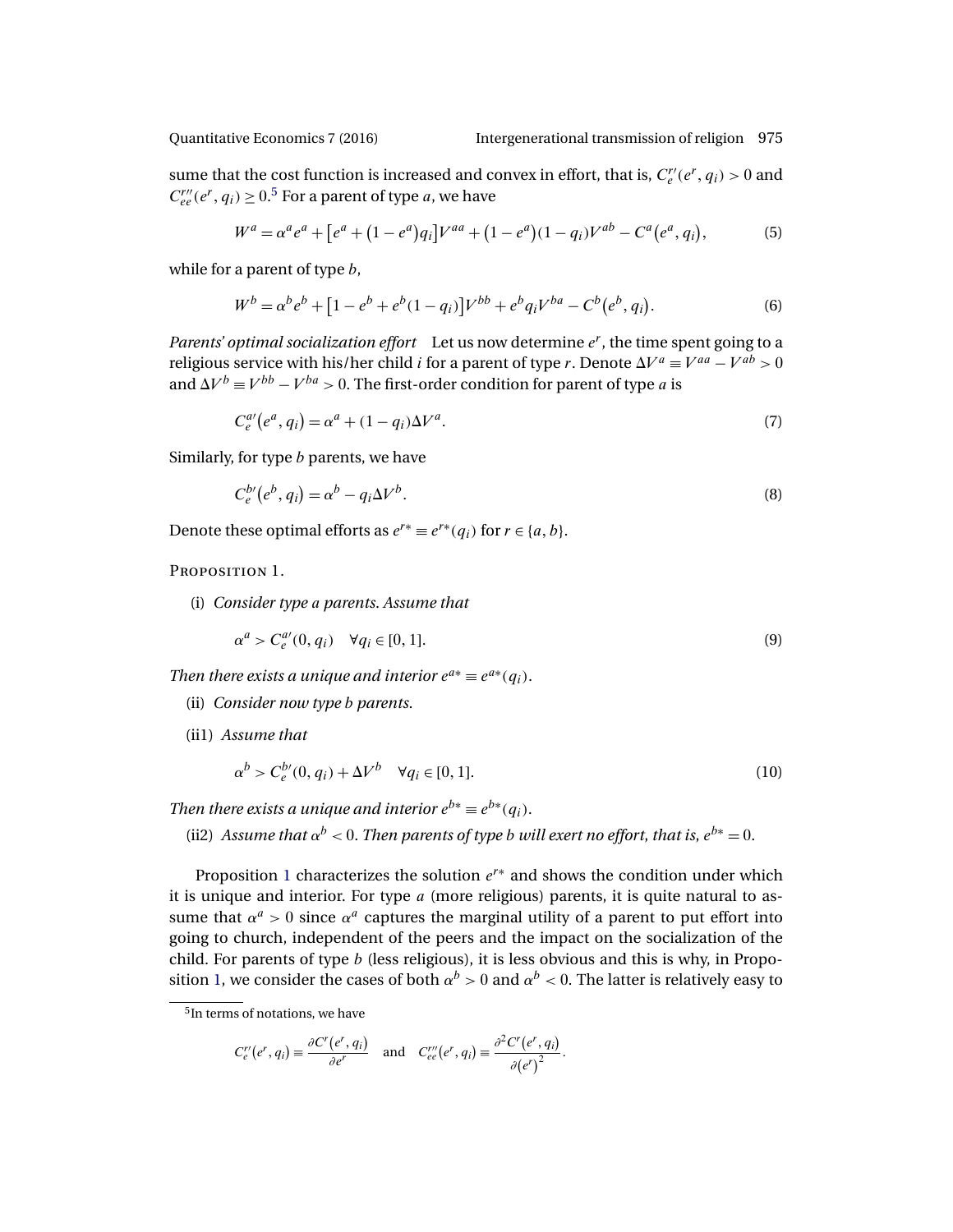<span id="page-7-0"></span>justify, as parents of type  $b$  do not enjoy going to church, even if it is with their kids. In that case (part (ii2) of Proposition [1\)](#page-6-0), quite naturally, their optimal effort is zero, that is,  $e^{b*} = 0$ , which means that less religious parents minimize church-going activities if they are costly. Consider now the case when  $\alpha^{b} > 0$ . In part (ii1) of Proposition [1,](#page-6-0) we show that if  $\alpha^b$  is high enough, then less religious parents will put a positive effort into socializing their kids to religion.<sup>6</sup> Let us now justify why  $\alpha^b > 0$  makes sense even for less religious parents. If we consider  $W^b$ , the utility of parents of type b, defined in [\(6\)](#page-6-0), then the assumption  $\alpha^{b} > 0$  means that parents of type b derive positive marginal utility from going to church with their children. In other words, this means that (less religious) parents of type  $b$  enjoy spending time with their kids, even if it is going to a religious service. There are two ways to justify the assumption  $\alpha^{b} > 0$ , which implies that  $\alpha^{b} e^{b} > 0$  in [\(6\)](#page-6-0). First, as stated above, we interpret  $e^b$  in a broader way so that it captures more than just frequency of religious visits. As a result, for the less religious families (type  $b$ ), a positive but low  $\alpha^b e^b$  would mean that the parents do other stuff with their kids to socialize them to become less religious. Second,  $\alpha^b e^b \ge 0$  could also mean that even if parents want their kids to be less religious, they still enjoy going to a religious service together since this means spending more time with their kids. There are clearly many other activities (playing games, playing in the park, doing outdoor activities, being involved with sports) that less religious parents could do with their kids that would not entail the cost of making their kids more likely to acquire a trait (being more religious) that the parents dislike. What we assume here is that there may be some social pressure from other parents to bring kids to a religious service and that is why the less religious parents still obtain some positive utility from going to a religious service with their kids. In this interpretation, going to a religious service with kids is a way through which parents conform to the group's social norm, and thus enjoy some utility from doing it.

Let us now focus on interior solutions only.

Proposition 2. *Assume* [\(9\)](#page-6-0) *and* [\(10\)](#page-6-0). *Then*, *for all parents of type* r = a b, *the following statements hold*:

(i) If  $C_{eq}^{r\prime\prime}(e^r, q_i) > -\Delta V^r$ , *cultural substitution prevails, that is*,  $\frac{\partial e^{r*}}{\partial q_i} < 0$ . (ii) If  $C_{eq}^{r}$ (e<sup>r</sup>,  $q_i$ ) <  $-\Delta V^r$ , cultural complementarity prevails, that is,  $\frac{\partial e^{r*}}{\partial q_i} > 0$ .

The first-order conditions [\(7\)](#page-6-0) show that for more religious parents, the choice of  $e^a$ involves a trade-off between the direct marginal cost  $C_e^{a\prime}(e^a,q_i)$  and the marginal benefits, which consist of a better chance of having a child with the same religion intensity a. This is not true for less religious parents. For the latter, both of these factors are costs, working against going to religious services. Indeed, when going to religious services, less religious parents incur a direct marginal cost  $C_e^{b\prime}(e^{b},q_i)$  and suffer an indirect cost because their child is less likely to have their religious intensity. The less religious parents

<sup>&</sup>lt;sup>6</sup>Observe that the condition  $\alpha^b > C_e^{b'}(0, q_i) + \Delta V^b$  in part (ii[1](#page-6-0)) of Proposition 1 is a sufficient condition. The exact condition is  $\alpha^b > C_e^{b'}(0, q_i) + q_i \Delta V^b$ . Similarly, the condition  $\alpha^a > C_e^{a'}(0, q_i)$  in part (i) of Proposi-tion [1](#page-6-0) is a sufficient condition. The exact condition is  $\alpha^a + (1 - q_i)\Delta V^a > C_e^{a'}(0, q_i)$ .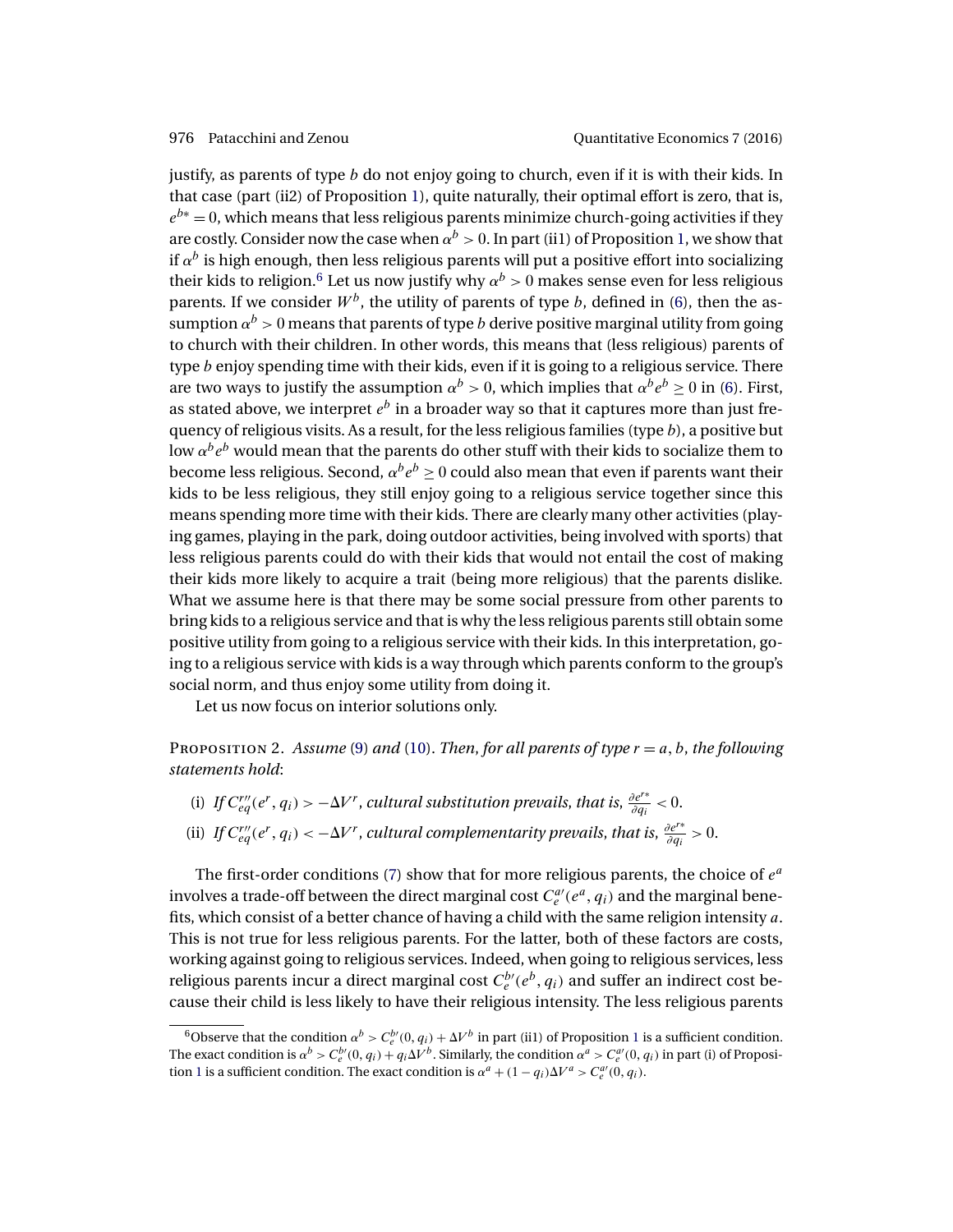<span id="page-8-0"></span>

thus trade off both of these costs against the positive  $\alpha^b$  term of spending time with their children.

Interestingly, the predictions of the impact of  $q_i$ , the fraction of more religious friends of student i, on parents' religious activity with the child  $e<sup>r</sup>$  is the same whatever the religiosity of the parent. If  $C_{eq}^{r''}(e^r, q_i) \ge 0$ , which means that the higher is  $q_i$ , the higher is the marginal cost of socializing the child, then, since  $\Delta V^r > 0$ , *cultural substitutability* always prevails, that is, the higher is  $q_i$ , the less the (more or less) religious parents put effort into transmitting their trait, because it is more costly at the margin to transmit the (more or less) religious trait. Observe that assuming  $C_{eq}^{r\prime\prime}(e^{r}, q_i) < 0$ , so that it is less costly to transmit the religious trait when there are more religious children around, does not necessarily lead to cultural complementarity. It has to be that the gain of transmitting the religious trait,  $\Delta V^r$ , is not too high and/or the reduction in marginal cost is large enough. This is because when the fraction of religious kids in the child's environment increases, the marginal benefits from a successful transmission of the religious trait cannot be too large for the parents to increase their effort; otherwise parents will let the neighborhood takes care of their child's transmission of the religious trait.

# 3.2 *Cost functional form*

Equations [\(7\)](#page-6-0) and [\(8\)](#page-6-0) give the equilibrium effort of parents of each type  $r = a, b$ . Let us now assume that the cost function  $C^r(e^r, q_i)$  can be written as

$$
C^{r}(e^{r}, q_{i}) = \frac{1}{2}(e^{r})^{2} + \delta^{r} e^{r} (1 - q_{i}),
$$
\n(11)

where  $\delta^r$  could be positive or negative. For parents of type a, the first-order condition [\(7\)](#page-6-0) can be written as

$$
e^a = \gamma^a q_i + X^a,\tag{12}
$$

where  $\gamma^a \equiv \delta^a - \Delta V^a$  and  $X^a \equiv \alpha^a - \gamma^a$ . For parents of type *b*, the first-order condition [\(8\)](#page-6-0) can be written as

$$
e^b = \gamma^b q_i + X^b,\tag{13}
$$

where  $\gamma^b \equiv \delta^b - \Delta V^b$  and  $X^b \equiv \alpha^b - \delta$ . Let us only focus on interior solutions. We have the following result.7

Corollary 1. *Assume that the cost function is given by* (11).

(i) *For parents of type a, if*  $\alpha^a > \delta^a$ *, then there exists a unique and interior*  $e^{a*} \equiv e^{a*}(q_i)$ *.* 

(ii) *For parents of type b, if*  $\alpha^{b} > \delta^{b} + \Delta V^{b}$ *, then there exists a unique and interior*  $e^{b*}$   $\equiv$  $e^{b*}(q_i)$ .

<sup>&</sup>lt;sup>7</sup>If  $\delta^r \ge 0$ , then  $C_e^{r}(e^r, q_i) > 0$ . If  $\delta^r < 0$ , then assume  $e^r + \delta > 0$ . This guarantees that  $C_e^{r}(e^r, q_i) > 0$ . It is easily verified that for the optimal  $e^{r*} \equiv e^{r*}(q_i)$ , assuming  $\alpha^a > \delta^a$  guarantees that  $e^{a*} + \delta^a > 0$  and assuming  $\alpha^{b} > \delta^{b} + \Delta V^{b}$  guarantees that  $e^{b*} + \delta^{b} > 0$ .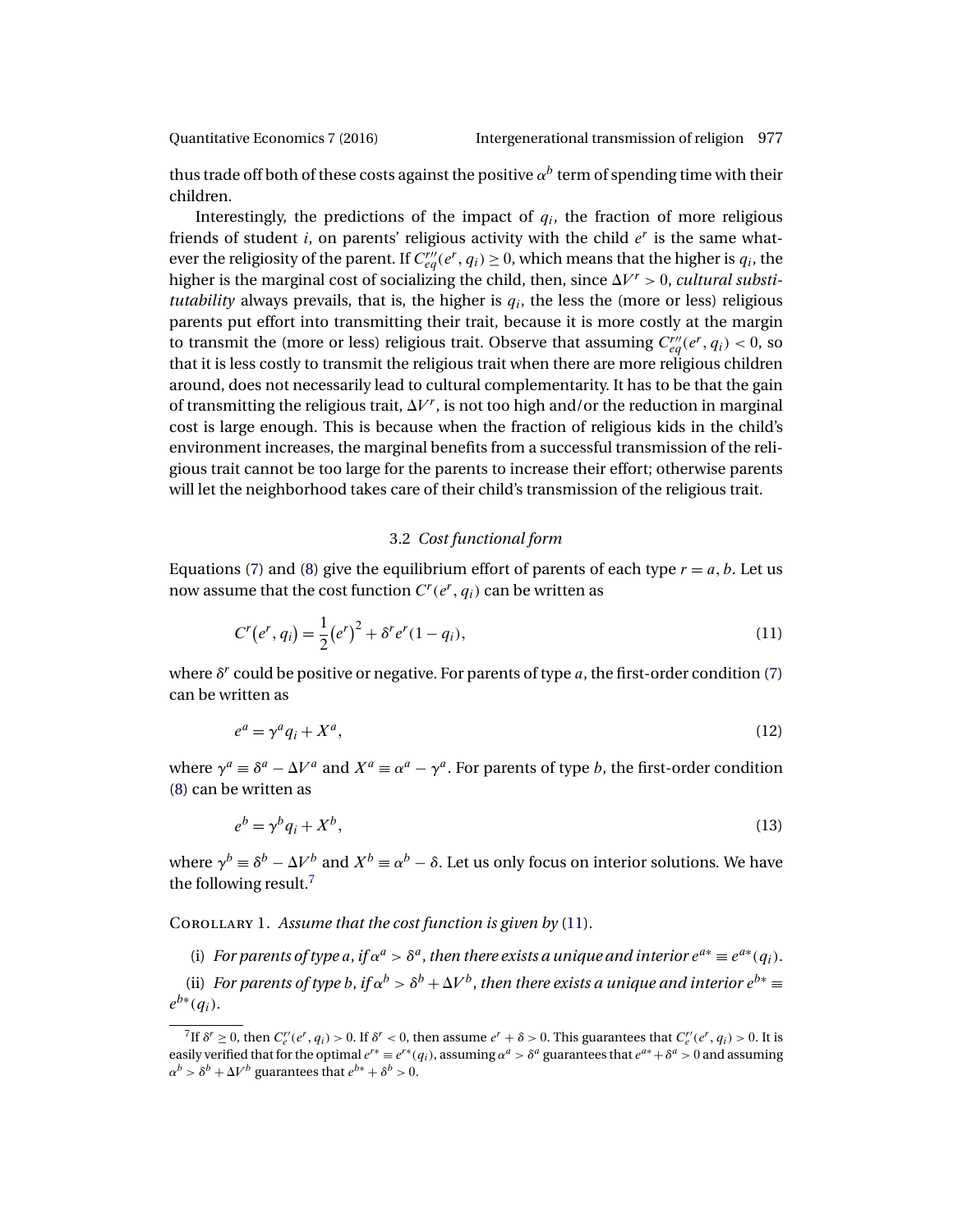<span id="page-9-0"></span>We can now obtain our second result.

COROLLARY 2. *Assume that the cost function is given by* [\(11\)](#page-8-0). *Assume that*  $\alpha^a > \delta$  *and*  $\alpha^{b} > \delta + \Delta V^{b}$ . *Then, for all parents of type*  $r = a$ , *b, the following statements hold*:

- (i) *If*  $\delta^r < \Delta V^r$ , *cultural substitution prevails, that is,*  $\frac{\partial e^{r*}}{\partial q_i} < 0$ .
- (ii) If  $\delta^r > \Delta V^r$ , *cultural complementarity prevails, that is,*  $\frac{\partial e^{r*}}{\partial q_i} > 0$ .

# 3.3 *Implications for the dynamics of the model*

Proposition [2](#page-7-0) and Corollary [1](#page-8-0) show that whether peer religiosity is a substitute or complement to parental socialization has crucial implications for the *dynamics* of cultural traits over time. Consider our two traits, more religious and less religious. Bisin and Verdier [\(2000,](#page-23-0) [2001\)](#page-23-0) have shown the following results: $8$ 

(i) Under *cultural substitution*, there exists a unique stable steady-state equilibrium at which there is *cultural heterogeneity* in the society, with a representation of both very religious and less religious individuals. In other words, if there is cultural substitutability, the only stable steady-state equilibrium is such that cultural heterogeneity always prevails, that is,  $0 < q_i^* < 1$ .

(ii) Under *cultural complementarity*, there are two possible stable steady-state equilibria with *cultural homogeneity* in the society: either all individuals become very religious or less religious. In other words, if there is cultural complementarity, the only stable steady-state equilibrium is such that cultural assimilation always prevails, that is, either  $q_i^* = 0$  or  $q_i^* = 1$ .

The intuition is as follows. Consider cultural substitutability. In that case,  $q_i = 0$  (only less religious agents in the population) cannot be a stable equilibrium because if a positive population shock hits the system at  $q_i = 0$ , the fraction of the population of type a begins to grow because more religious parents put more effort into transmitting their trait due to cultural substitution, and will continue to do so until this growth reaches its maximum rate at  $0 < q_i^* < 1$ . The case is the same for a negative shock at the point  $q_i = 1$ . If, however, a positive shock hits the system at  $0 < q_i^* < 1$ , then there is negative growth in the population (because of cultural substitutability) and the system returns to the point  $0 < q_i^* < 1$ . Similarly a negative shock at this point would cause the population growth rate to become positive, which would once again bring the population size back to  $0 < q_i^* < 1$ . With the same reasoning, it is straightforward to understand why, under cultural complementarity, the only stable steady-state equilibria are either  $q_i^* = 0$ or  $q_i^* = 1$ .

<sup>&</sup>lt;sup>8</sup>Observe that in the Bisin–Verdier model the peer effect  $q_i$  comes from uniform random matching at the level of the whole group. Here, we adopt a network approach so that  $q_i$  is a frequency at the level of the neighborhood of a particular individual (node)  $i$  (not a group average). From this, it follows that the true cultural dynamics cannot be reduced to a single dimension (as in Bisin–Verdier) but would have to be considered on the full social network nodes of the sample. This is clearly untractable. A mean field approximation dynamics of religiosity should, however, give the same insights as the dynamics described by the Bisin–Verdier model.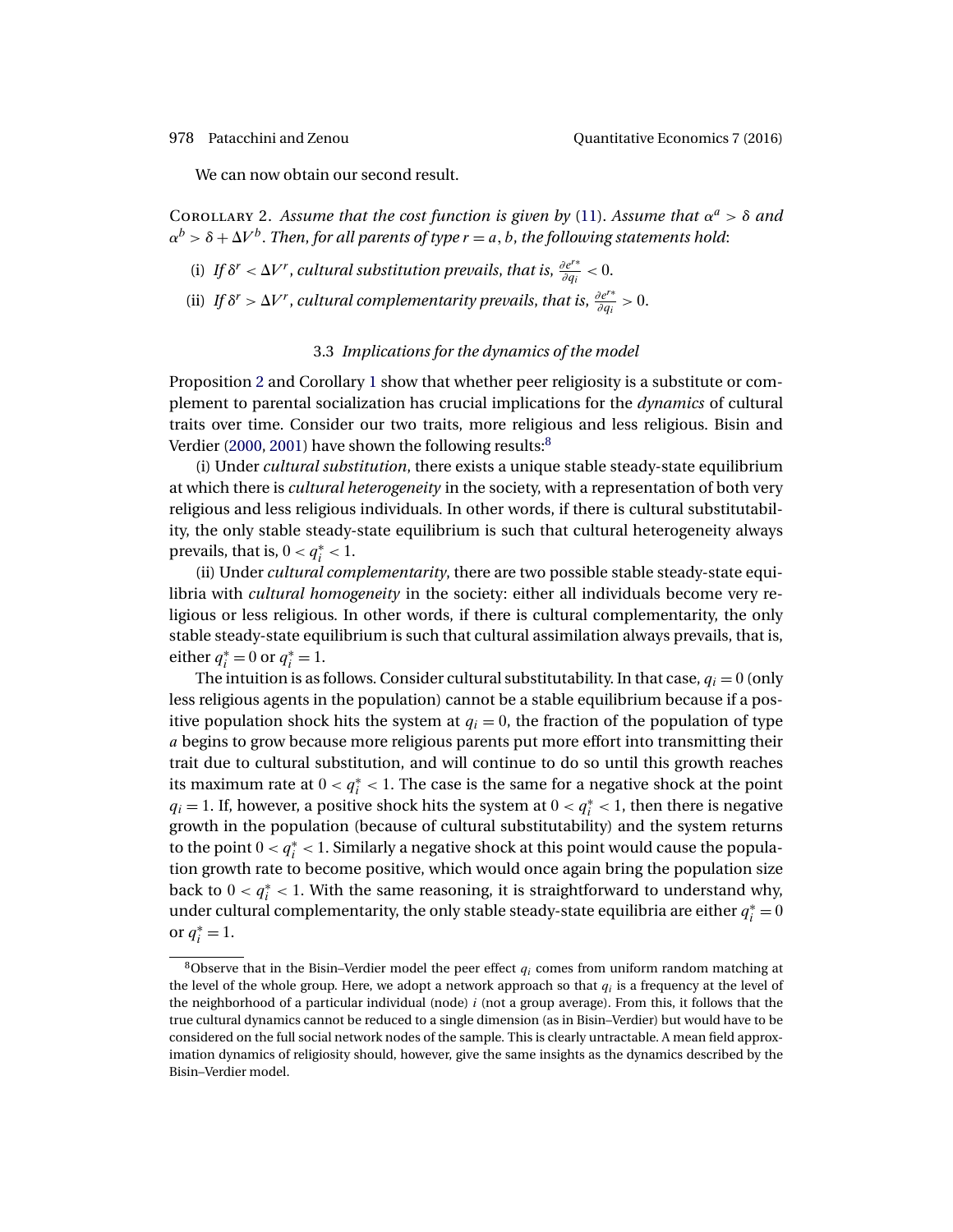### 4. Empirical analysis

# 4.1 *Empirical model*

<span id="page-10-0"></span>The aim of our empirical analysis is to test Proposition [2](#page-7-0) or, more exactly, Corollary [1,](#page-8-0) that is the influence of local environment (quality of the peers) on the parents' decision of spending time with their children transmitting religion values. More precisely, we would like to test the first-order conditions from the theoretical model [\(12\)](#page-8-0) and [\(13\)](#page-8-0). It should be clear that [\(12\)](#page-8-0) and [\(13\)](#page-8-0) lead to the same empirical counterpart, which, for  $r = a, b$ , is

$$
e_{i,t}^r = \gamma q_{i,t} + \sum_{m=1}^M \beta_m^r x_{m,i,t}^r + \varepsilon_{i,t},
$$
\n(14)

where  $q_{i,t}$  captures the religiosity of the friends of individual i at time t. Furthermore,  $e_{i,t}^r$  denotes the religious attendance of child *i* with parent *r* at time *t*;  $x_{m,i,t}^r$  (for  $m =$  $1, \ldots, M$ ) is a set of M control variables at the parent, child, household, and area level at time  $t$ , accounting for differences in socioeconomic characteristics between parents, children, families, and neighborhoods (listed in Table A1 in Appendix A, available in a supplementary file on the journal website, [http://qeconomics.org/supp/506/](http://qeconomics.org/supp/506/supplement.pdf) [supplement.pdf](http://qeconomics.org/supp/506/supplement.pdf));  $\varepsilon_{i,t}$  is a white noise error term.

A test of this equation will allow us to evaluate the prediction of the theoretical model. A  $\gamma$  significantly different from zero will indicate either cultural substitution (if negative) or cultural complementarity (if positive). The sign of  $\gamma$  will therefore provide information on the form of the trade-off between the composition of the friendship network and the parental investment in terms of religion transmission.

# 4.2 *Data and definition of variables*

Our empirical analysis is based on data from the National Longitudinal Survey of Adolescent Health (AddHealth).<sup>9</sup> The AddHealth survey has been designed to study the impact of the social environment (i.e., friends, family, neighborhood, and school) on adolescents' behavior in the United States by collecting data on students in grades 7–12 from a nationally representative sample of roughly 130 private and public schools in the years 1994–1995. Every pupil attending the sampled schools on the interview day is asked to compile a questionnaire (*in-school data*) containing questions on respondents' demographic and behavioral characteristics, education, family background, and friendship. This sample contains information on roughly 90,000 students. A subset of adolescents

<sup>&</sup>lt;sup>9</sup>This research uses data from AddHealth, a program project directed by Kathleen Mullan Harris and designed by J. Richard Udry, Peter S. Bearman, and Kathleen Mullan Harris at the University of North Carolina at Chapel Hill, and funded by Grant P01-HD31921 from the Eunice Kennedy Shriver National Institute of Child Health and Human Development, with cooperative funding from 23 other federal agencies and foundations. Special acknowledgment is due Ronald R. Rindfuss and Barbara Entwisle for assistance in the original design. Information on how to obtain the AddHealth data files is available on the Add Health website [\(http://www.cpc.unc.edu/addhealth](http://www.cpc.unc.edu/addhealth)). No direct support was received from Grant P01-HD31921 for this analysis.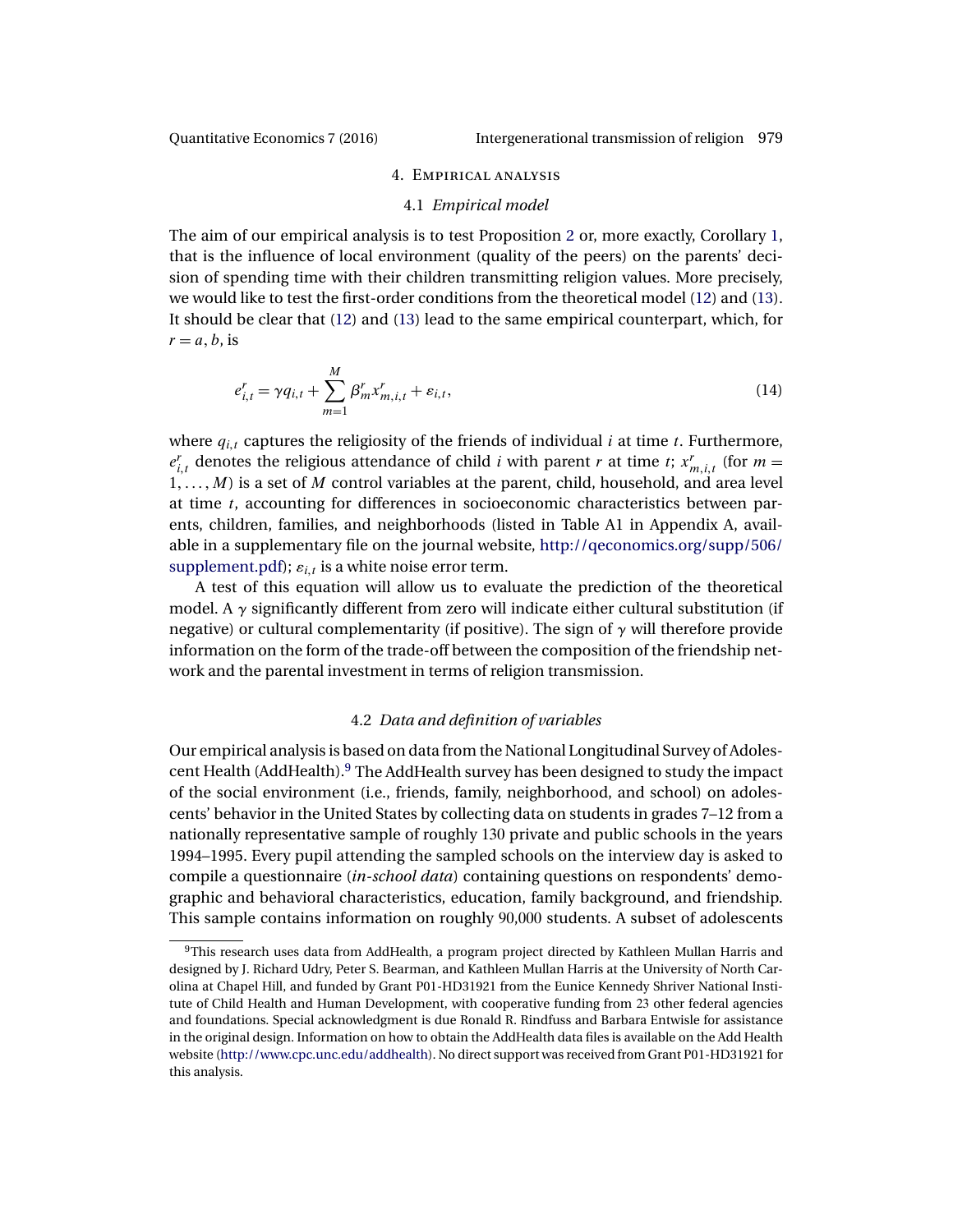selected from the rosters of the sampled schools, about 20,000 individuals, is then asked to compile a longer questionnaire containing more sensitive individual and household information (*in-home* and *parental data*). One of the most interesting aspects of the AddHealth data is the information on friendship networks, which is based on actual friends nominations during the school years. Indeed, pupils were asked to identify their best friends from a school roster (up to five males and five females).<sup>10</sup> As a result, one can reconstruct the whole geometric structure of the friendship networks. Such detailed information on social interaction patterns allows us to measure the relevant local community, that is, the students who actually interact with each other, much more precisely than in previous studies. Given that friendship relationships are typically reciprocal, we consider that a link exists between two friends if at least one of the two individuals has identified the other as his/her best friend. For each school, we keep track of all the individuals who directly interact with a given student. By matching the identification numbers of the friendship nominations to the respondents' identification numbers, one can also obtain information on the characteristics of the nominated friends.<sup>11</sup>

The AddHealth questionnaire contains various questions about religion. In particular, each student is asked whether he/she has gone to a religious service or a churchrelated event in the last four weeks with his/her mother and with his/her father (separately). This is unique information that allows us to derive a proxy for parental investment in transmitting their religious trait,  $e<sup>r</sup>$ . We use a dichotomous variable (labeled as "religious attendance with parents") that takes a value of 1 if the child declares having/not having gone to a religious service or a church-related event in the last four weeks with at least one parent and a value of 0 otherwise.

The intensity of religiosity of the local community (friends) of each individual  $i$ ,  $q_i(g)$ , is derived from the information on nominated friends in network g. We label this variable as "peer religiosity." We use the question, "How often have you gone to religious services in the past year?," coded as  $4 =$  once a week or more,  $3 =$  less than once a week, but at least once a month,  $2 =$  less than once a month,  $1 =$  never, and  $0 =$  if the individual declares not having a religion. Peer religiosity is the *average strength of religion* of the friends of each student  $i$ , which is obtained by taking the average value of the answers to this question. Observe that this measure is independent of the religion of the friends of  $i$  since, for example, a very religious Jew can obviously affect a Catholic student if they are friends.

We distinguish between more religious parents and less religious parents using the response to the question, "How often have you gone to religious services in the past year?," coded as  $4 =$  once a week or more,  $3 =$  less than once a week, but at least once a month,  $2 =$  less than once a month,  $1 =$  never, and  $0 =$  if the individual declares not

 $10$ The limit in the number of nominations is not binding (even by gender). Less than 0.1% of the students in our sample show a list of 10 best friends; less than 2% of the students nominate 5 female friends or 5 male friends (1.8% and 1.9%, respectively).

 $11$ The other existing surveys that report friends' nomination are ego networks, that is, the respondent lists his/her contacts and some basic characteristics of them (such as gender, education, employment status). Detailed information about nominated contacts is typically not available.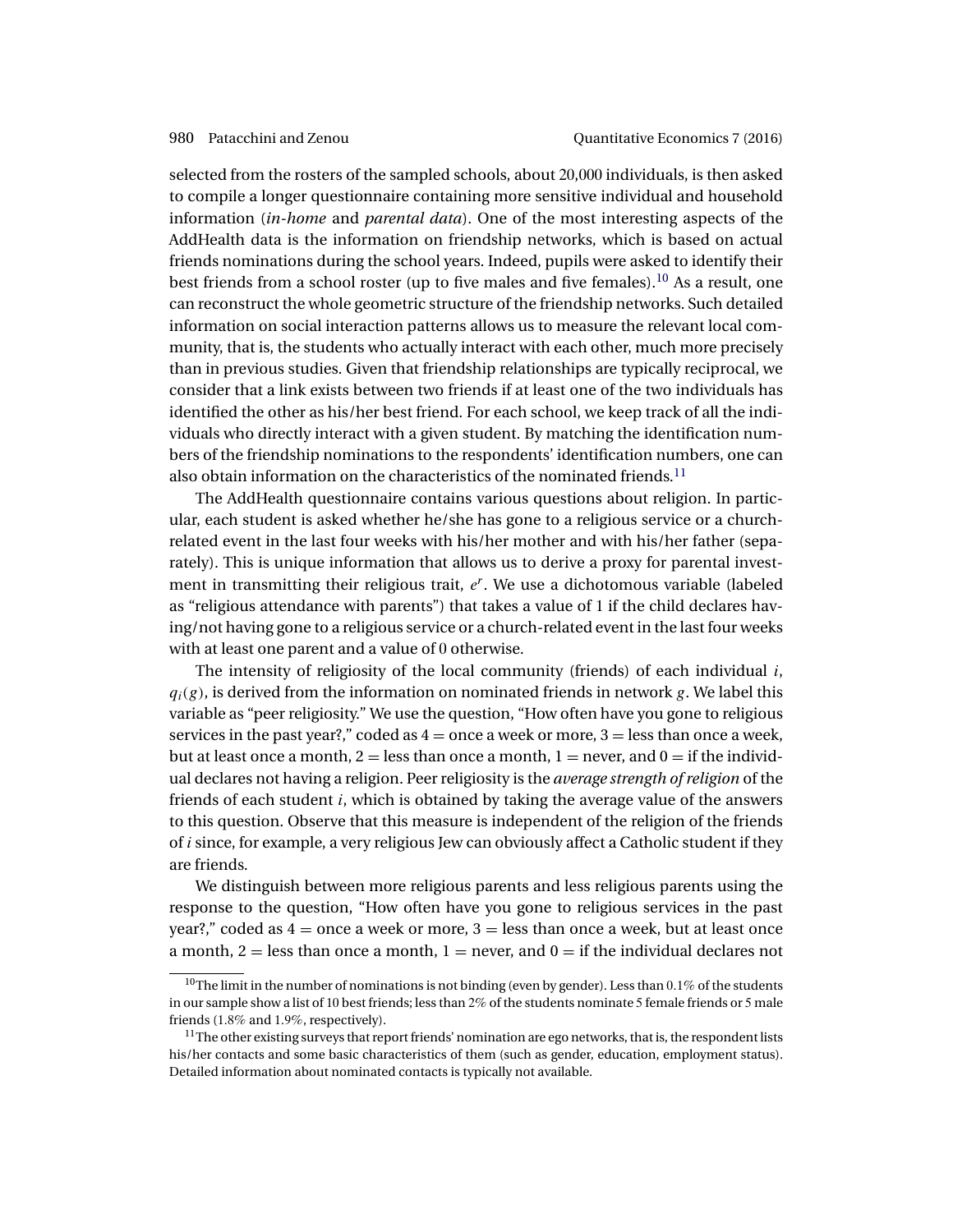having a religion.<sup>12</sup> We define as *more religious parents*, that is,  $r = a$ , those who have answered 3 or 4 to the question above, while *less religious parents*, that is,  $r = b$ , are those who have answered 1 or 2 to the question above.<sup>13</sup> We exclude parents who declare not having any religion.<sup>14</sup>

Our final sample of in-home students (and friends) that can be tracked into networks consists of about 9500 individuals distributed over 132 schools. The large reduction in sample size with respect to the original sample is due to the fact that the information on religion behavior is only asked to a subsample of students (in the in-home questionnaire) and to the nomination information. Indeed, roughly 20% of the students do not nominate any friends and another 20% cannot be correctly linked (for example, because the identification code is missing or misreported). Table A1 in Appendix A provides precise definitions and descriptive statistics of the variables used in our study for the entire sample. Table A2 distinguishes between more religious and less religious parents. Among the individuals selected in our sample, roughly 60% have more religious parents and 40% have less religious parents. About 64% of children of more religious parents declare they have been to a religious service or church-related event in the past 4 weeks with the mother or the father ( $e^a$  in our analysis) and this percentage is about 10% for children of less religious parents ( $e^b$  in our analysis). The average fraction of friends who are more religious ( $q_i(g)$ ) is 60% for children coming from more religious families and roughly the same percentage for children of less religious parents, with considerable dispersion around these mean values. The remaining control variables do not show noticeable differences between children having more and less religious parents. Roughly, one-fourth of our adolescents are highly performing individuals at school, that is, they had the highest mark in mathematics. The average parental education is higher than high school graduate. About 70% of our individuals come from a household with two married parents, from a neighborhood of good quality. Protestants are the dominant religious group, followed by the Catholic group. Less than 2% of our individuals are of various other Christian denominations, and small percentages (smaller than 1%) belong to minority religion affiliations (Jewish, Muslim, Buddhist, Hindu). In the remainder of our analysis, we will focus on the transmission of the intensity of religious faith, under the guidance of our theoretical model. Unfortunately, the small sample sizes by religious affiliations (in particular for Jewish, Muslim, and Asian religions) prevent us from running our analysis on the different religious groups separately. We do, however, control for religious affiliation including (child) religious affiliation dummies.<sup>15</sup>

 $12$ This religion-related question is asked in the (in home) parental questionnaire where only one parent is interviewed. The answers to the question "How often have you gone to religious services in the past year" are consistent with answers to other religion-related questions about how important is religion to you and how often she/he prays. The raw correlations are higher than 75%.

<sup>&</sup>lt;sup>13</sup>The use of four categories of parents' religiosity (instead of two) would leave us with sizes of the sample for each category that are too small to detect statistically significant results.

<sup>&</sup>lt;sup>14</sup>If one parent only reports no religion, we use the information about the other parent. Children of parents declaring no religion are, however, included when measuring peer religiosity.

<sup>&</sup>lt;sup>15</sup>We note that in our sample the large majority of children belong to the same religious group as their parents.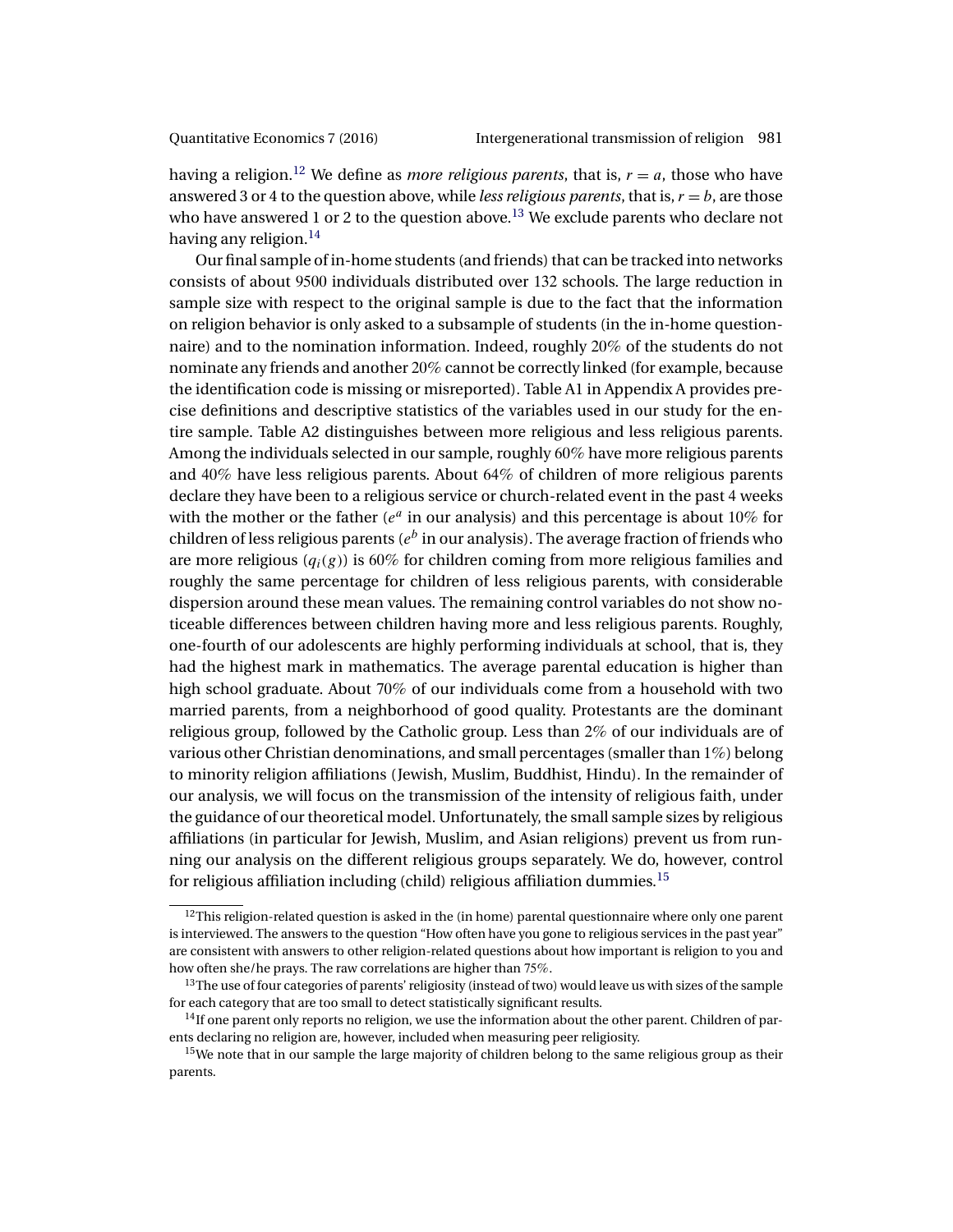# 4.3 *Identification strategy*

<span id="page-13-0"></span>While most of the existing studies on the impact of the social context on individual outcomes measure the social context at a quite aggregate level (neighborhood, classroom, city),<sup>16</sup> we adopt here a *social network* approach. As mentioned in the [Introduction,](#page-0-0) contrary to the standard approach where peer effects are conceived as an average intragroup externality that affects identically all the members of a given group (often arbitrary, and at a quite aggregate level), in a network approach this problem does not arise because peers are defined by the smallest unit of analysis, which is the dyad—a twoperson group. It does not solve, however, the problem of the endogenous formation of the group. A credible identification of the effects of peers would be to find variation in the religiosity of peers that is neither related to the child's own unmeasured religious inclinations nor to the (unmeasured components of the) religious inclinations of the parents.

In this paper, we exploit the variation in peer group religiosity that comes from *random variation in religiosity in small samples* as opposed to variation that can be traced to the parents' choice of which school to send their child or the parents' choice of where to live. When parents choose the school for their children, they are likely to have some sense of the average religiosity of other children that belong to their own religious affiliation and/or own ethnic/racial group in a school. They are, however, unlikely to be aware of how the religiosity varies by grade or gender within a particular school.<sup>17</sup>

We implement an instrumental variables (IV) strategy where we use the average religiosity of other students of the same gender, religious affiliation, and ethnic group in the same grade and school as an instrument for the individual peer group religiosity, and include the following controls in both the first and second stage: religious affiliation dummies, ethnic group dummies, grade dummies, gender, the mean religiosity of other children of the same religious affiliation and ethnic group in the same school as the child in question, a set of dummies for scores in mathematics, parental education level, neighborhood quality, and school dummies. We develop further this IV strategy by adding one more control: the mean religiosity of other children of the same religious affiliation and ethnic group in the same school interacted with grade (as a linear variable). This further control would alleviate worries about parents being aware of trends by grade in religiosity.

<sup>16</sup>See, for example, [Bisin, Patacchini, Verdier, and Zenou](#page-22-0) [\(forthcoming\)](#page-22-0), [Oreopoulos \(2003\),](#page-25-0) [Patacchini](#page-25-0) [and Zenou](#page-25-0) [\(2011\)](#page-25-0), and [Solon, Page, and Duncan](#page-25-0) [\(2000\)](#page-25-0). For an overview of this literature, see [Durlauf\(2004\)](#page-24-0), [Ioannides and Topa](#page-24-0) [\(2010\)](#page-24-0), and Ioannides [\(2011,](#page-24-0) [2012\)](#page-24-0).

 $17$ Similar assumptions about cohort variation are frequently made in the literature; see, for example, [Angrist and Lang](#page-22-0) [\(2004\)](#page-22-0), [Bifulco, Fletcher, and Ross](#page-22-0) [\(2011\)](#page-22-0), [Gould, Lavy, and Paserman](#page-24-0) [\(2011\)](#page-24-0), [Hanushek,](#page-24-0) [Kain, and Rivkin](#page-24-0) [\(2002\)](#page-24-0), [Hoxby](#page-24-0) [\(2000\)](#page-24-0), Lavy and Schlosser (2011), and [Black, Devereux, and Salvanes](#page-23-0) [\(2013\)](#page-23-0). In this approach, the effect of peers is identified under the assumption that parents and their children do not sort across schools based on differences between the demographic composition of the child's cohort and the average composition of the school.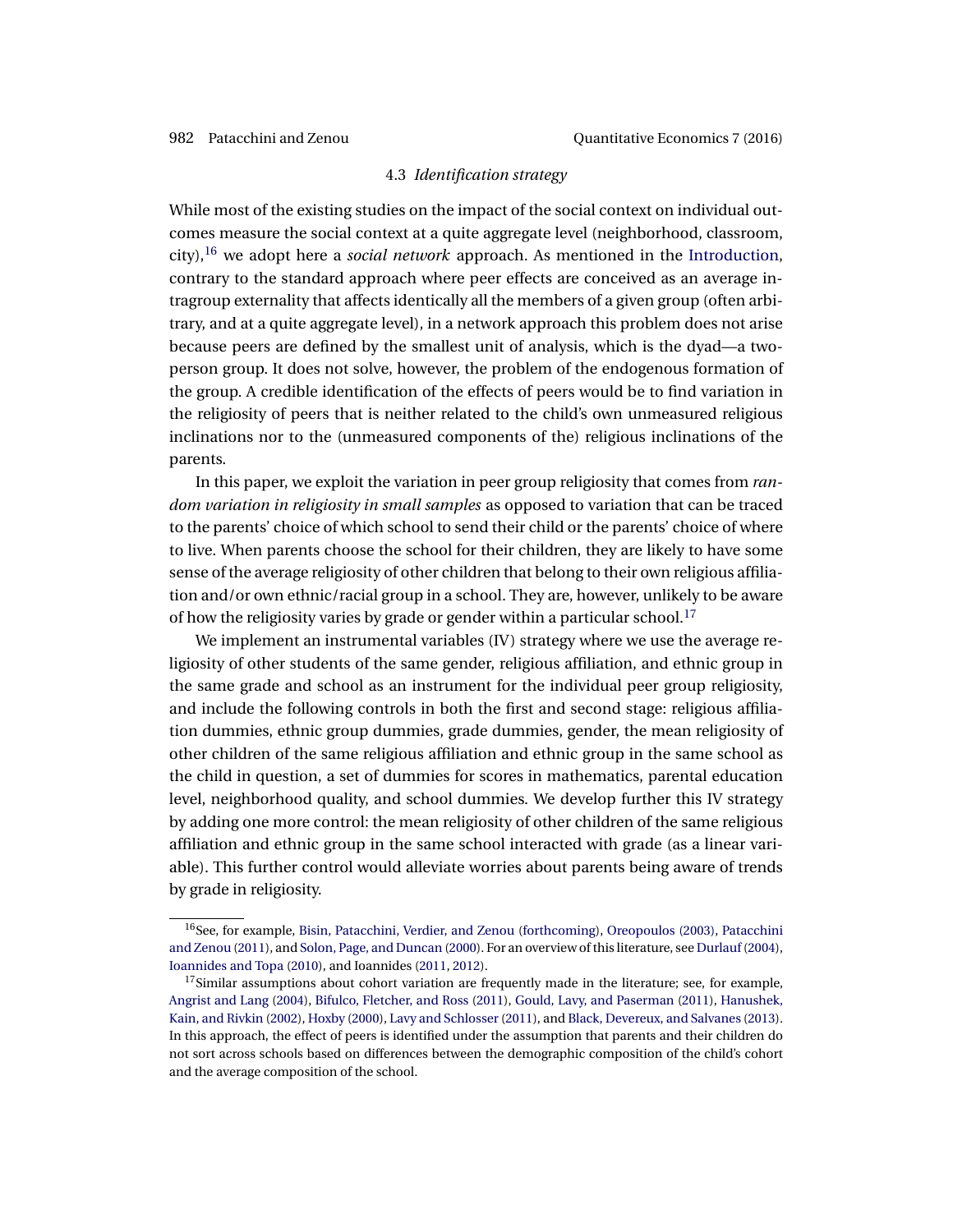<span id="page-14-0"></span>

For each type of parents  $r = a, b$  (less religious and more religious parents), our empirical model (equation [\(14\)](#page-10-0)) becomes

$$
e_{i,t}^r = \gamma q_{i,t} + \alpha_s + \delta_c + \phi_1 R_s + \phi_2 R_s \times c + \sum_{m=1}^M \beta_m^r x_{m,i,t}^r + \varepsilon_{i,t},
$$
\n(15)

where  $\alpha_s$  is a school fixed effect,  $\delta_c$  is a cohort or grade specific effect,  $R_s$  denotes the mean religiosity of other children of the same religious affiliation and ethnic group in the same school, and  $R_s \times c$  captures a school-specific time trend, where c takes the value of 0 for the oldest cohort and increases by 1 for each successive cohort. The set of variables in  $x_m^r$  (for  $m = 1, \ldots, M$ ) includes the other controls mentioned above (and detailed in Appendix A). The other variables are the same as defined in equation [\(14\)](#page-10-0).

The idea is to treat the composition of students by grade and gender in a given grade within a school as quasi-random and to isolate this quasi-random variation in the friendship network formation process. The underlying network formation process that supports this strategy is an assortative matching behavioral mechanism where contacts are within individuals who are similar along observable characteristics (most notably grade, gender, religious affiliation, and ethnic group). Then the individual contacts with a given trait are chosen from this population of possible links. They will thus partly depend on the share of individuals with this trait in the population, which is supposed to be exogenous. Indeed, a student of a given grade, gender, religious affiliation, and ethnic group may be simply more likely to form friendships with more religious friends if there are many other students of the same grade, gender, religious affiliation, and ethnic group around who are more religious. For example, if we consider a student who is a male, Catholic, white, and in grade 7, we will take as an instrument for the fraction of his friends who are more religious, the fraction of more religious Catholic white seventh grade males in the school he attends. $18$ 

Observe that, as explained above, the crucial factor for the dynamics of cultural traits is the presence of cultural distinction versus cultural substitution in the transmission/formation of preferences. As a result, the aim of our empirical analysis is to assess the existence and sign of the relationship between family and social influences. Distinguishing between the importance of different sources of social influence is beyond the purpose of the paper.<sup>19</sup>

<sup>&</sup>lt;sup>18</sup>Fletcher and Ross [\(2012\)](#page-24-0) model friendship formation and use observable student characteristics to cluster students into groups. Cluster fixed effects are then used in a regression analysis to control for correlated unobservables. Along similar lines, [Fletcher, Ross, and Zhang](#page-24-0) [\(2013\)](#page-24-0) employ a pair-type fixed effects strategy.

<sup>&</sup>lt;sup>19</sup>The richness of the AddHealth data, however, provide information that is able to shed some light in this direction. In the language of [Manski](#page-25-0) [\(1993\)](#page-25-0), social effects can be mainly distinguished between endogenous effects (here friends' parents effort) and contextual effects (friends' characteristics). We have performed our analysis on the subsample of parents having limited contacts with the parents of their children's friends and on the subsample of parents with religiosity above the parents of their children's friends. In both cases, the positive effect of the religiosity of the peers holds true. This evidence points toward the fact that, in our context, endogenous effects are unlikely to explain all social influences. These results are available upon request.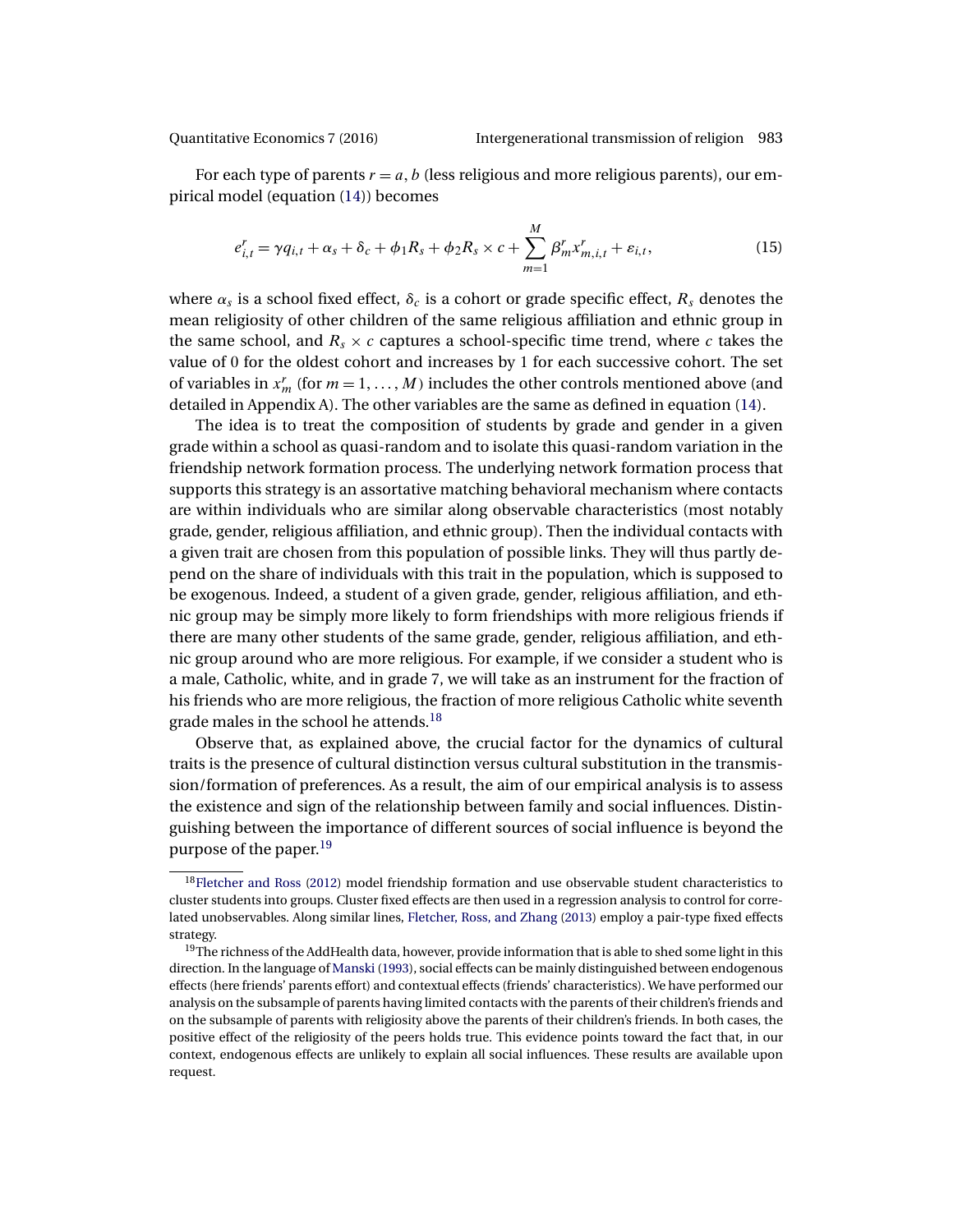### 5. Estimation results

### 5.1 *Results*

<span id="page-15-0"></span>Table [1](#page-16-0) displays the estimation results of model [\(15\)](#page-14-0) for all students in our sample (i.e., without distinguishing between children coming from more and less religious parents) in the first three columns. The results are obtained by using the IV strategy described in the previous section. We instrument our measure of peers' religiosity with the average frequency of religious services of children of the same gender, religious affiliation, and ethnic group in the same grade and school. We present the results on our target variable using an increasing set of controls. In column (1), we report the regression with the basic controls while in column (2), we introduce other possibly relevant factors affecting parental effort in transmitting religiosity, namely the number of persons in the household (i.e., family size) and whether the parents are married. Finally, in column (3), we also control for a possible trend in religiosity by grade (as described in the previous section).<sup>20</sup> We also show the standardized coefficients (beta coefficients), which indicate the change in the dependent variable in terms of standard deviations following a 1 standard deviation increase of the dependent variable.<sup>21</sup>

The first stage  $F$  test reveals that the instruments are informative. The estimated coefficient of our target variable, peer religiosity  $(q<sub>i</sub>(g))$  in the model), remains roughly unchanged across columns, and shows a *positive and significant impact* of the social context (i.e., peer effects) on parental effort in the intergenerational transmission of religion. In terms of magnitude, a 1 standard deviation increase of peer religiosity translates into an increase of 046 of a standard deviation in parental effort. This means that if on average the friends increase their frequency to religious services from once a month to once a week, parental effort would increase by about 20%.

As a robustness check, Table [1](#page-16-0) also shows the results of our analysis when running the same regression on the sample of Christians only (second panel) and when excluding religious schools (third panel).<sup>22</sup> The results remain basically unchanged.<sup>23</sup>

In Table [2,](#page-17-0) we display the results by type of parents, keeping the same general struc-ture as in Table [1.](#page-16-0)<sup>24</sup> We find a positive and significant impact of the social context (i.e., peer effects) on parental effort for both types of parents. Going back to our theoretical model (Proposition [2\)](#page-7-0), this suggests *cultural complementarity for all parents*, that

 $^{20}$ The complete list of results, including the first stage, is available in the Appendix B, available in a supplementary file on the journal website, [http://qeconomics.org/supp/506/code\\_and\\_data.zip](http://qeconomics.org/supp/506/code_and_data.zip).

 $^{21}$ In short, our empirical model presents two features of note: a large number of fixed effects and an endogenous regressor. The first feature prevents us from using a probit specification, as any probit incorporating a nontrivial number of fixed effects will produce biased results (this is the so-called incidental parameters problem; see [Lancaster \(2000\)](#page-25-0) for a survey). The second feature prevents us from using the alternative logit specification, as the Chamberlain method of conditional fixed effects does not allow for the presence of endogenous regressors (see, e.g., [Chamberlain \(1984\)\)](#page-23-0). We thus follow the standard practice of using a linear probability model when estimating a binary model with fixed effects and endogenous regressors (see, e.g., [Wooldridge](#page-26-0) [\(2002,](#page-26-0) Chapter 15, p. 472) and [Lewbel, Dong, and Yang](#page-25-0) [\(2012\)](#page-25-0) for a more extensive discussion).

 $^{22}$  Religious schools are less than  $10\%$  of our sample.

<sup>23</sup>The complete list of results is available in Appendix B.

<sup>&</sup>lt;sup>24</sup>The complete list of results, including the first stage, is available in Appendix B.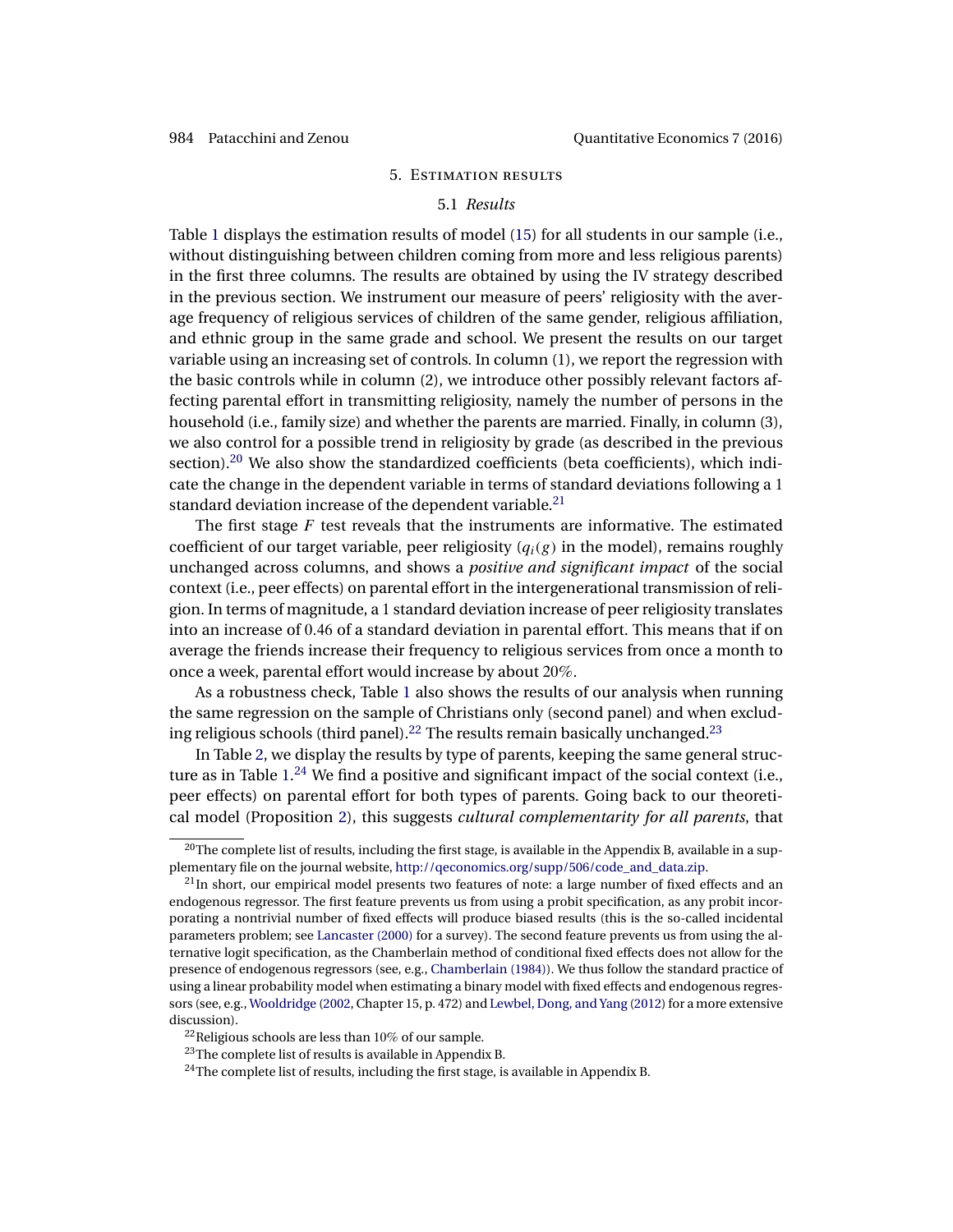<span id="page-16-0"></span>

|                                       |                     |                     |                     | Dep. Var. Religious Attendance With Parents ( $e^{p(a)}$ ) |                     |                     |                                  |                     |                     |
|---------------------------------------|---------------------|---------------------|---------------------|------------------------------------------------------------|---------------------|---------------------|----------------------------------|---------------------|---------------------|
|                                       |                     | Whole Sample        |                     | Only Christians                                            |                     |                     | <b>Without Religious Schools</b> |                     |                     |
|                                       | (1)                 | (2)                 | (3)                 | (1)                                                        | (2)                 | (3)                 | (1)                              | (2)                 | (3)                 |
| Peer religiosity (q)                  | $3.38***$<br>(0.79) | $3.32***$<br>(0.77) | $3.31***$<br>(0.77) | $3.49$ ***<br>(0.84)                                       | $3.42***$<br>(0.81) | $3.42***$<br>(0.81) | $4.01***$<br>(1.18)              | $3.96***$<br>(1.16) | $3.90***$<br>(1.12) |
| Beta coefficients                     | 0.44                | 0.45                | 0.46                | 0.49                                                       | 0.49                | 0.49                | 0.52                             | 0.54                | 0.58                |
| First stage F-test<br><i>p</i> -value | 18.271<br>0.000     | 18.592<br>0.000     | 18.701<br>0.000     | 17.376<br>0.000                                            | 17.701<br>0.000     | 17.689<br>0.000     | 11.671<br>0.000                  | 11.792<br>0.000     | 12.241<br>0.000     |
| No. observations                      | 9508                | 9508                | 9508                | 8590                                                       | 8590                | 8590                | 8573                             | 8573                | 8573                |
| Controls                              |                     |                     |                     |                                                            |                     |                     |                                  |                     |                     |
| Religious affiliation dummies         | yes                 | yes                 | yes                 | yes                                                        | yes                 | yes                 | yes                              | yes                 | yes                 |
| Ethnicity dummies                     | yes                 | yes                 | yes                 | yes                                                        | yes                 | yes                 | yes                              | yes                 | yes                 |
| Grade dummies                         | yes                 | yes                 | yes                 | yes                                                        | yes                 | yes                 | yes                              | yes                 | yes                 |
| School fixed effects                  | yes                 | yes                 | yes                 | yes                                                        | yes                 | yes                 | yes                              | yes                 | yes                 |
| Family structure variables            | no                  | yes                 | yes                 | no                                                         | yes                 | yes                 | no                               | yes                 | yes                 |
| Mean religiosity                      | yes                 | yes                 | yes                 | yes                                                        | yes                 | yes                 | yes                              | yes                 | yes                 |
| Mean religiosity * grade              | no                  | no                  | yes                 | no                                                         | no                  | yes                 | no                               | no                  | yes                 |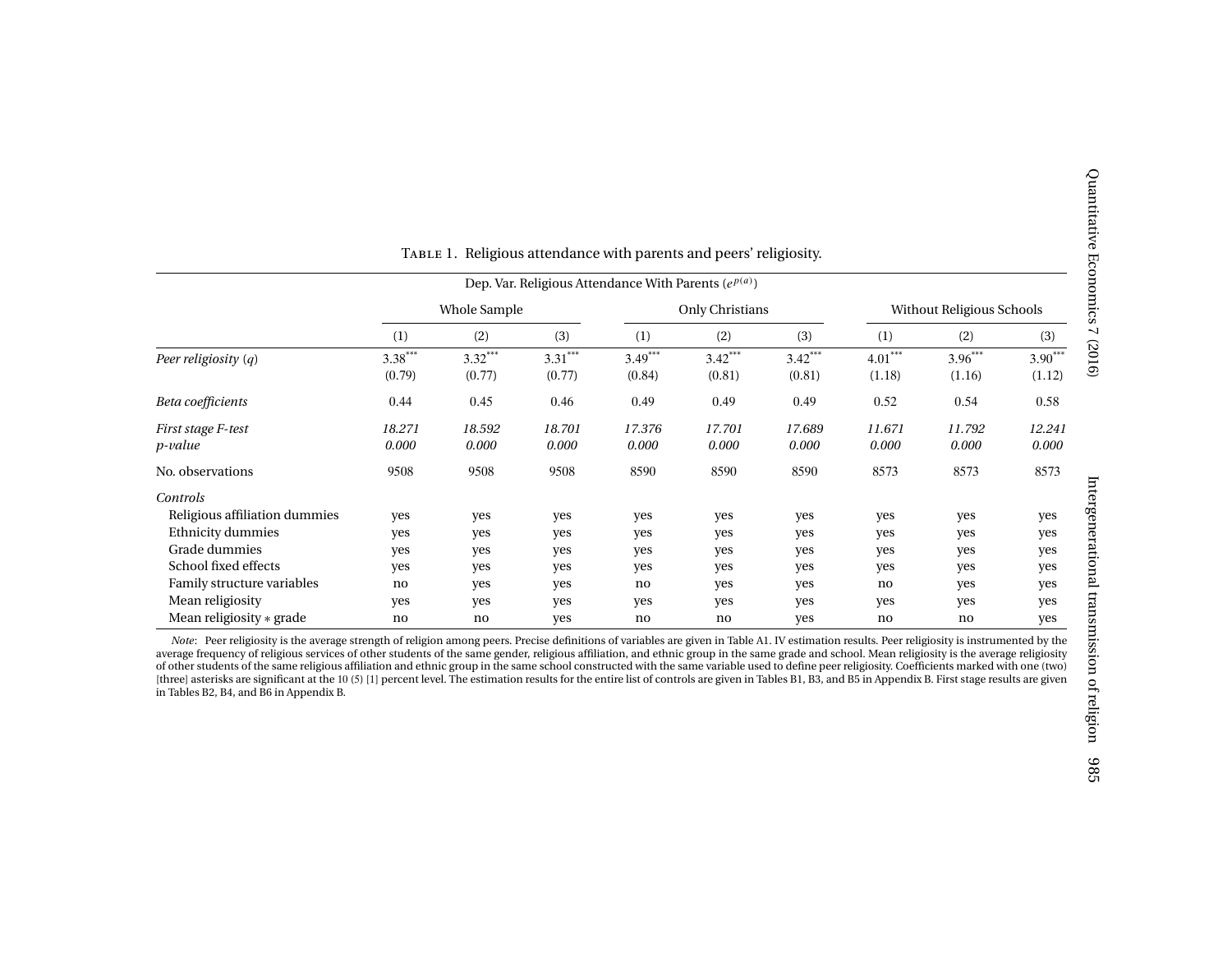<span id="page-17-0"></span>

| Dep. Var. Religious Attendance With Parents ( $e^{p(a)}$ ) |                        |                     |                     |                                 |                                 |                                 |  |
|------------------------------------------------------------|------------------------|---------------------|---------------------|---------------------------------|---------------------------------|---------------------------------|--|
|                                                            | More Religious Parents |                     |                     | Less Religious Parents          |                                 |                                 |  |
|                                                            | (1)                    | (2)                 | (3)                 | (1)                             | (2)                             | (3)                             |  |
| Peer religiosity $(q)$                                     | $1.94***$<br>(0.43)    | $1.93***$<br>(0.43) | $1.93***$<br>(0.43) | $0.82^{\ast\ast\ast}$<br>(0.26) | $0.81^{\ast\ast\ast}$<br>(0.26) | $0.80^{\ast\ast\ast}$<br>(0.25) |  |
| Beta coefficients                                          | 0.42                   | 0.43                | 0.43                | 0.27                            | 0.27                            | 0.27                            |  |
| First stage F-test<br><i>p</i> -value                      | 20.878<br>0.000        | 20.821<br>0.000     | 20.822<br>0.000     | 10.801<br>0.001                 | 11.033<br>0.000                 | 11.283<br>0.000                 |  |
| No. observations                                           | 5149                   | 5149                | 5149                | 3013                            | 3013                            | 3013                            |  |
| Controls                                                   |                        |                     |                     |                                 |                                 |                                 |  |
| Basic individual controls                                  | yes                    | yes                 | yes                 | yes                             | yes                             | yes                             |  |
| Religious affiliation dummies                              | yes                    | yes                 | yes                 | yes                             | yes                             | yes                             |  |
| Ethnicity dummies                                          | yes                    | yes                 | yes                 | yes                             | yes                             | yes                             |  |
| Grade dummies                                              | yes                    | yes                 | yes                 | yes                             | yes                             | yes                             |  |
| School fixed effects                                       | yes                    | yes                 | yes                 | yes                             | yes                             | yes                             |  |
| Family structure variables                                 | no                     | yes                 | yes                 | no                              | yes                             | yes                             |  |
| Mean religiosity                                           | yes                    | yes                 | yes                 | yes                             | yes                             | yes                             |  |
| Mean religiosity * grade                                   | no                     | no                  | yes                 | no                              | no                              | yes                             |  |

Table 2. Religious attendance with parents and peers' religiosity.

*Note*: Peer religiosity is the average strength of religion among peers. A precise list and definitions of variables are given in Tables A1. IV estimation results. Peer religiosity is instrumented by the average frequency of religious services of other students of the same gender, religious affiliation, and ethnic group in the same grade and school. Mean religiosity is the average religiosity of other students of the same religious affiliation and ethnic group in the same school constructed with the same variable used to define peer religiosity. Coefficients marked with one (two) [three] asterisks are significant at the 10 (5) [1] percent level. The estimation results for the entire list of controls are given in Table B7 in Appendix B. First stage results are given in Table B8 in Appendix B.

is,  $\frac{\partial e^r}{\partial q_i(g)} > 0$ , for  $r = a, b$ , indicating that  $C_{eq}^{r''}(e^r, q_i(g)) < 0$  and  $\Delta V^r < -C_{eq}^{r''}(e^r, q_i(g))$  or  $\delta^r > \Delta V^r$  in the model with specific cost in Section [3.2.](#page-8-0) Observe that the interpretation of the results are different depending on the parents' religiosity. Indeed, for the *more* religious parents, the more the child's friends are religious, the *more* they invest in transmitting religion to their child, that is, the more the child has declared having gone to a religious service or a church-related event in the last 4 weeks with at least one parent. For the less religious parents, the *lower* is the fraction of religious peers of the child, the *less* the parents go to a religious service with their child, also indicating cultural complementarity since the transmission is about the less religious trait.

Observe also that even if the sign is positive, the magnitude of the effect is much higher for the more religious parents than for the less religious ones.<sup>25</sup> Looking at the beta coefficients in Table 2, one can see that the effect is almost two times higher for the more religious parents. In terms of economic mechanism, this suggests that the *cost*

 $25$ Formal tests on the statistical significance of the difference in magnitudes have been performed and reject the hypothesis that the difference is zero. The value of the  $t$  test on the interaction term between (instrumented) peer religiosity and a dummy "more religious parents" in a pooled model with interaction terms rejects the null hypothesis at the 10% significance level.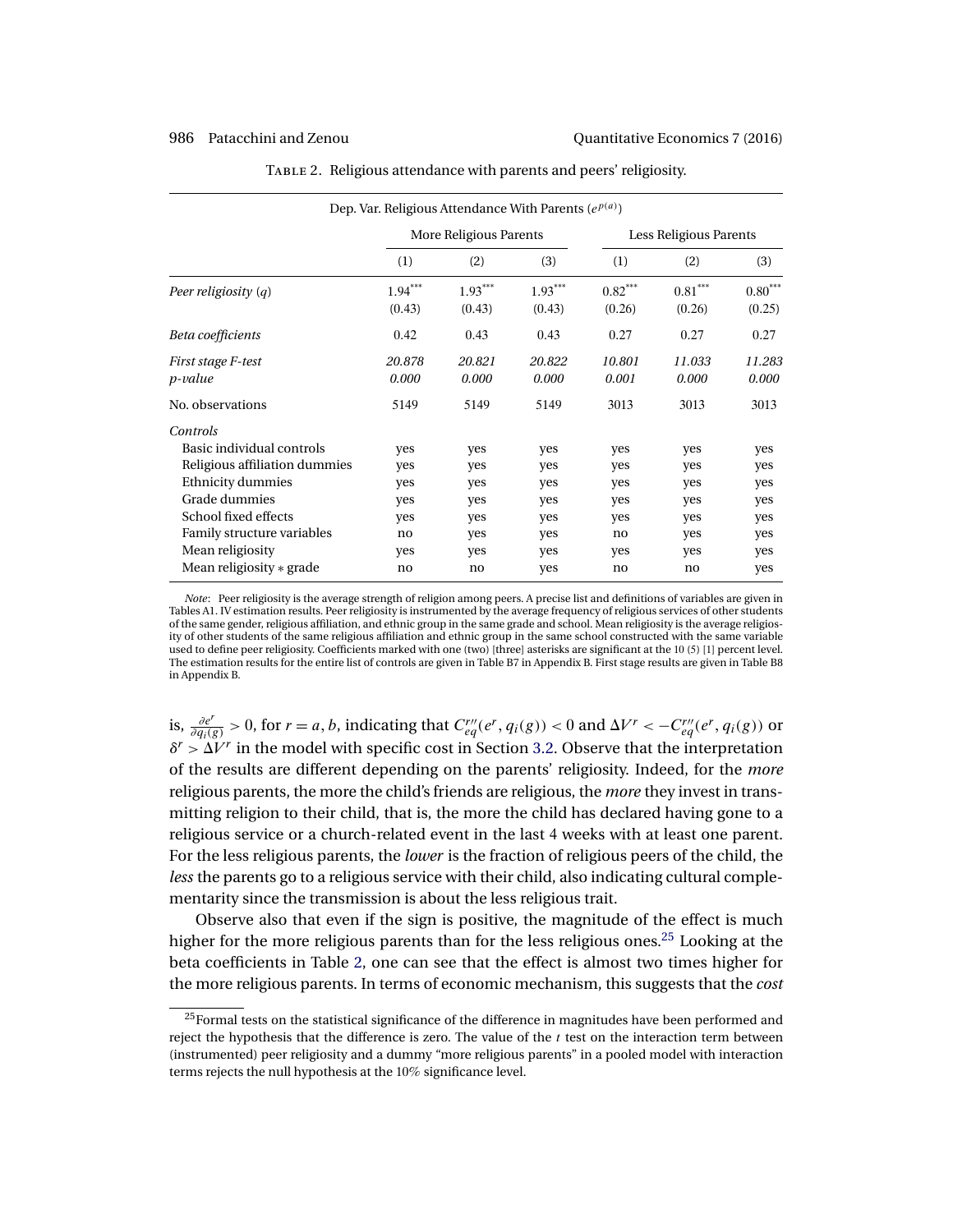<span id="page-18-0"></span>

*function* of exerting socialization effort is *different* between religious and secular parents. This is what we assumed in the theoretical model. Indeed, for the more religious parents, our results show that the more religious friends are around, the lower is their marginal cost of exerting effort. This may indicate that social norms are very strong in the religious environment and that religious parents tend to conform to the behavior of other religious families. For a religious parent, going to church with his/her child is less costly the more the child has religious friends (meaning that the child's religious friends go to church with their parents). For the less religious parents, the effect is much smaller (i.e.,  $|\frac{\partial e^b}{\partial q_i(g)}| < |\frac{\partial e^a}{\partial q_i(g)}|$ ), which may indicate that the cost of going to church with the child is much higher than for the more religious parents.

Our evidence thus shows that, ceteris paribus, (i) the quality of the social context (friends) in terms of religion is an important factor in influencing parental investment in transmitting religion, and (ii) the magnitude of the effect is different for more religious and less religious parents, and is stronger for more religious parents.<sup>26</sup>

# 5.2 *Evidence on the identification strategy*

Following [Bifulco, Fletcher, and Ross](#page-22-0) [\(2011\)](#page-22-0), we investigate the validity of our identification strategy by performing two exercises.

First, we produce a table of "balancing tests" for our instrument. If the instrument is unrelated to a variety of predetermined student characteristics, controlling for the fixed effects (and trend) we use in the regression analysis, then the analysis provides evidence supporting the absence of sorting along observable dimensions. Further, if one uses the degree of selection on observables as a guide to the degree of selection on unobservables as suggested by [Altonji, Elder, and Tabor\(2005\)](#page-22-0), null results on the balancing tests would support the assumption that our model specification identifies variations unrelated to unobservables that determine student outcomes. The results are contained in Table [3.](#page-19-0) None of the estimated coefficients appears to be significantly different from zero.

The second exercise consists in running placebo tests in which we replace the actual cohort composition measures for each student with measures of the composition of a randomly selected cohort from the same school. If our list of fixed effects controls for unobserved school and student characteristics, then the composition of other cohorts in the same school should not show any effect on student outcomes in these placebo regressions. The results are contained in Table  $4.^{27}$  $4.^{27}$  No evidence of significant correlation is revealed. Thus, this evidence provides further confirmation that unobserved factors that influence within school variation in both cohort composition and student outcomes are not confounding our estimates.

 $26$ We have also examined the sensitivity of our results to a possible measurement error in the definition of the peer group by performing our analysis using a different definition of social networks. Instead of assuming that friendship relationships are symmetric, that is,  $g_{ij} = g_{ji}$ , we have exploited the direction of nominations. Indeed, our data make it possible to know exactly who nominates whom in a network and we find that 12% of relationships in our data set are not reciprocal. Thus, instead of constructing undirected network, we have considered *directed networks*. The qualitative results remain unchanged. They are available upon request.

 $27$ The complete list of results, including the first stage, is available in Appendix B.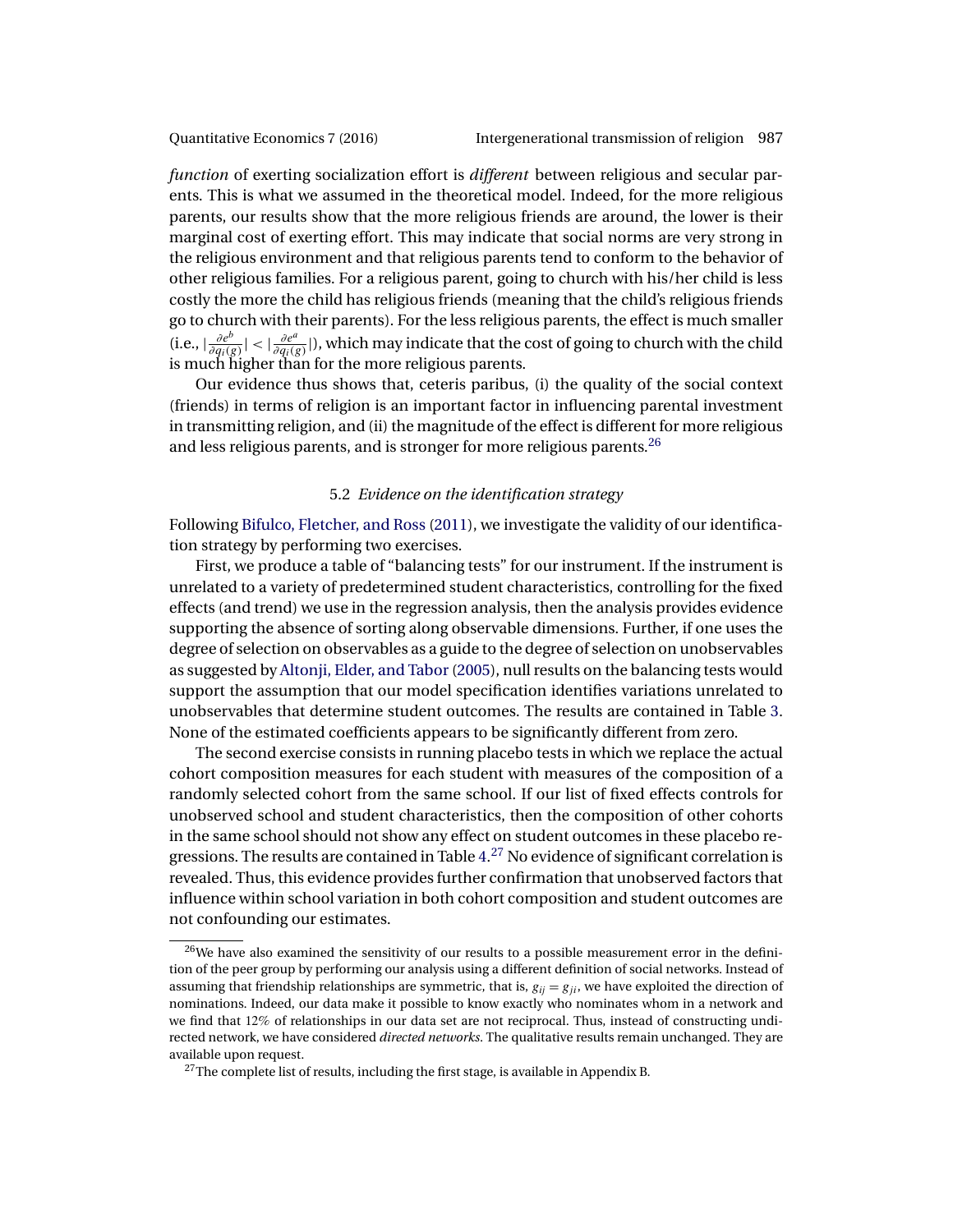<span id="page-19-0"></span>

|                                    | Instrument |
|------------------------------------|------------|
| Dep. Var.                          | (2)        |
| <b>PVT</b> test score              | 0.0118     |
|                                    | (0.0088)   |
| Age (in years)                     | 0.0087     |
|                                    | (0.0114)   |
| Parent years since arrival in U.S. | $-0.0007$  |
|                                    | (0.0011)   |
| Parent born in the U.S.            | $-0.0094$  |
|                                    | (0.0260)   |
| Missing parent information         | $-0.0082$  |
|                                    | (0.0169)   |
| Log of family income               | 0.0066     |
|                                    | (0.0369)   |
| Single parent family               | $-0.0147$  |
|                                    | (0.0206)   |
| Live w/both biological parents     | $-0.0228$  |
|                                    | (0.0182)   |
| Parental education                 | 0.0032     |
|                                    | (0.0030)   |
| Number of older siblings           | 0.0029     |
|                                    | (0.0062)   |
| Controls                           |            |
| Religious affiliation dummies      | yes        |
| Ethnicity dummies and gender       | yes        |
| Grade dummies                      | yes        |
| School fixed effects               | yes        |
| Mean religiosity                   | yes        |
| Mean religiosity $*$ grade         | yes        |

TABLE 3. Balancing tests.

*Note*: The instrument for peer religiosity is the average frequency of religious services of other children of the same gender, religious affiliation, and ethnic group in the same grade and school. Mean religiosity is the average religiosity of other students of the same religious affiliation and ethnic group in the same school constructed with the same variable used to define peer religiosity. All regressions control for the parents' level of religiosity. Precise definitions of variables are given in Table A1. Coefficients marked with one (two) [three] asterisks are significant at the 10 (5) [1] percent level.

### 6. Policy implications

It is central for economists and sociologists studying the endogenous formation of preferences and of cultural and cognitive traits to be able to distinguish and measure the relative importance, for specific traits, of these different transmission mechanisms: genetic transmission, direct purposeful family socialization, indirect influence of social relationships at large. It is important both for conceptual reasons and as an empirical question. In the present paper, we have focused on the distinction between direct purposeful (parents) and socialization mechanisms (peers). This is crucial because such mechanisms have very different *policy implications*.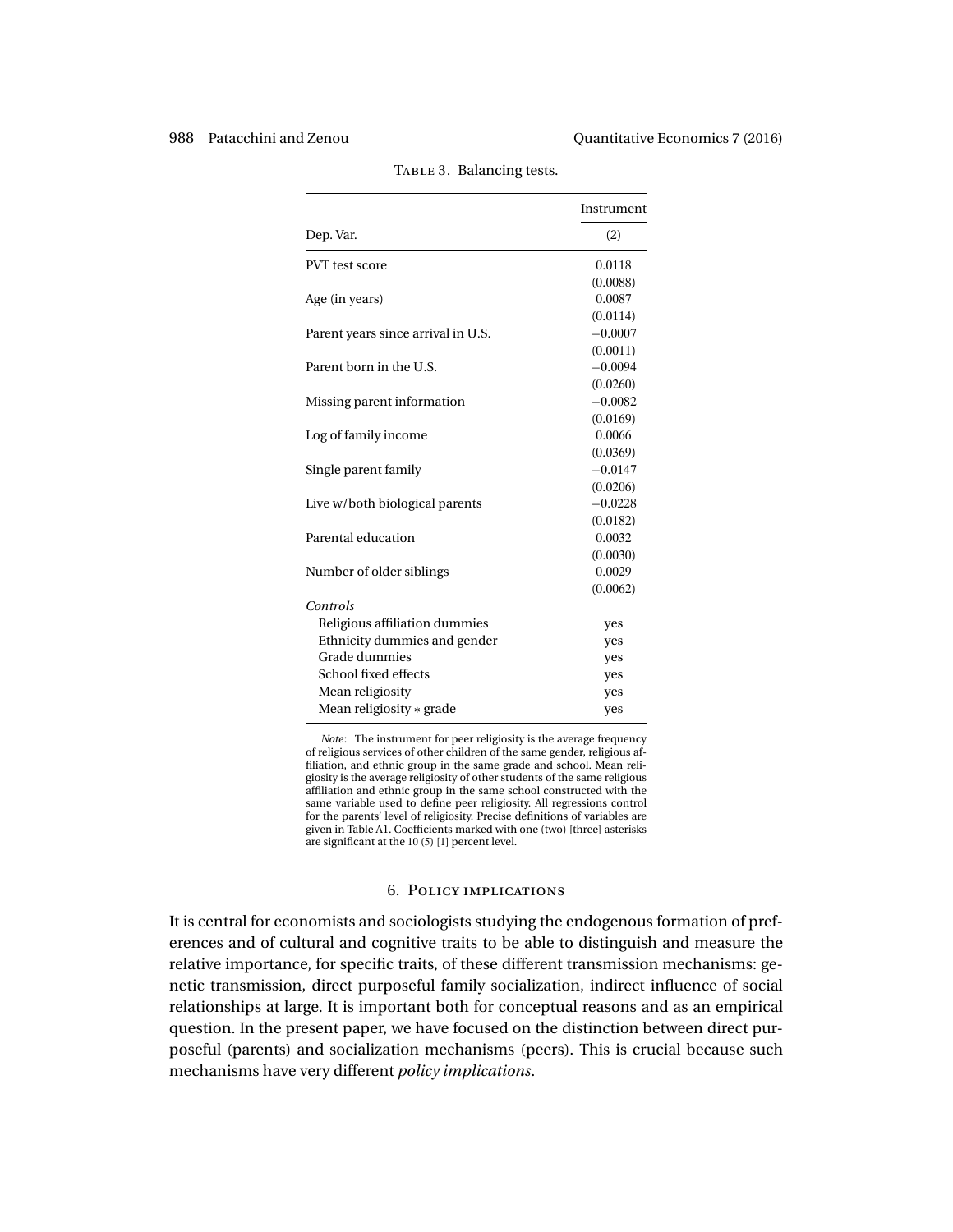<span id="page-20-0"></span>

|                               | Dep. Var. Religious Attendance With Parents ( $e^{p(a)}$ ) |        |        |  |
|-------------------------------|------------------------------------------------------------|--------|--------|--|
|                               | Whole Sample                                               |        |        |  |
|                               | (1)                                                        | (2)    | (3)    |  |
| Peer religiosity $(q)$        | 0.23                                                       | 0.32   | 0.60   |  |
|                               | (1.22)                                                     | (1.43) | (2.03) |  |
| Beta coefficients             | 0.05                                                       | 0.07   | 0.13   |  |
| First stage F-test            | 0.161                                                      | 0.143  | 0.132  |  |
| <i>p</i> -value               | 0.555                                                      | 0.654  | 0.733  |  |
| No. observations              | 9381                                                       | 9381   | 9381   |  |
| Controls                      |                                                            |        |        |  |
| Religious affiliation dummies | yes                                                        | yes    | yes    |  |
| Ethnicity dummies             | yes                                                        | yes    | yes    |  |
| Grade dummies                 | yes                                                        | yes    | yes    |  |
| School fixed effects          | yes                                                        | yes    | yes    |  |
| Family structure variables    | no                                                         | yes    | yes    |  |
| Mean religiosity              | yes                                                        | yes    | yes    |  |
| Mean religiosity $*$ grade    | no                                                         | no     | yes    |  |

# TABLE 4. Placebo tests.

*Note*: Peer religiosity is the average strength of religion among peers. Precise definitions of variables are given in Table A1. IV estimation results. Peer religiosity is instrumented by the average frequency of religious services of other students of the same gender, religious affiliation, and ethnic group in the same school *with a random assignment of grade*. Mean religiosity is the average religiosity of other students of the same religious affiliation and ethnic group in the same school constructed with the same variable used to define peer religiosity. Coefficients marked with one (two) [three] asterisks are significant at the 10 (5) [1] percent level. A complete list of estimation results is given in Tables B9 in Appendix B. First stage results are given in Table B10 in Appendix B.

To illustrate this latter point, even though we do not focus on Muslims in this paper, we consider the implications of our analysis in terms of the transmission of religion for Muslim families. There is a hot debate in Europe about veiling among Muslim women<sup>28</sup> and whether or not it should be forbidden in public places.<sup>29</sup> The veiling among Muslim women is clearly an expression of an identity but it is not clear if Muslim women wear veils because their parents pressure them (vertical transmission)<sup>30</sup> or because these women care about opinions of their community members (horizontal transmission). $31$ 

 $28By$  veiling we mean the various types of headcovering and modest forms of dress worn by Muslim women.

<sup>29</sup>Various bans on veiling have been imposed at times in Turkey, Iran, Indonesia, and Tunisia. In 2004, France introduced bans on the Muslim headscarf in public schools. Recently, bans on full face veils have been imposed in Belgium and there have been political moves to further restrict veiling in the Netherlands, Denmark, Italy, Switzerland, and Egypt (see, e.g., [Bremner \(2010\)\)](#page-23-0).

 $30$ Veiling among Muslim women is often attributed to coercion by fathers and husbands, aimed at increasing their status and control within the family by limiting the outside options of their daughters and wives.

 $31$ There appear to be strong peer effects on veiling with the opinions of friends, family, and community members influencing the decision to veil [\(Brenner \(1996\),](#page-23-0) [Smith-Hefner \(2007\),](#page-25-0) [Omkar \(2007\)\)](#page-25-0). [Carvalho](#page-23-0)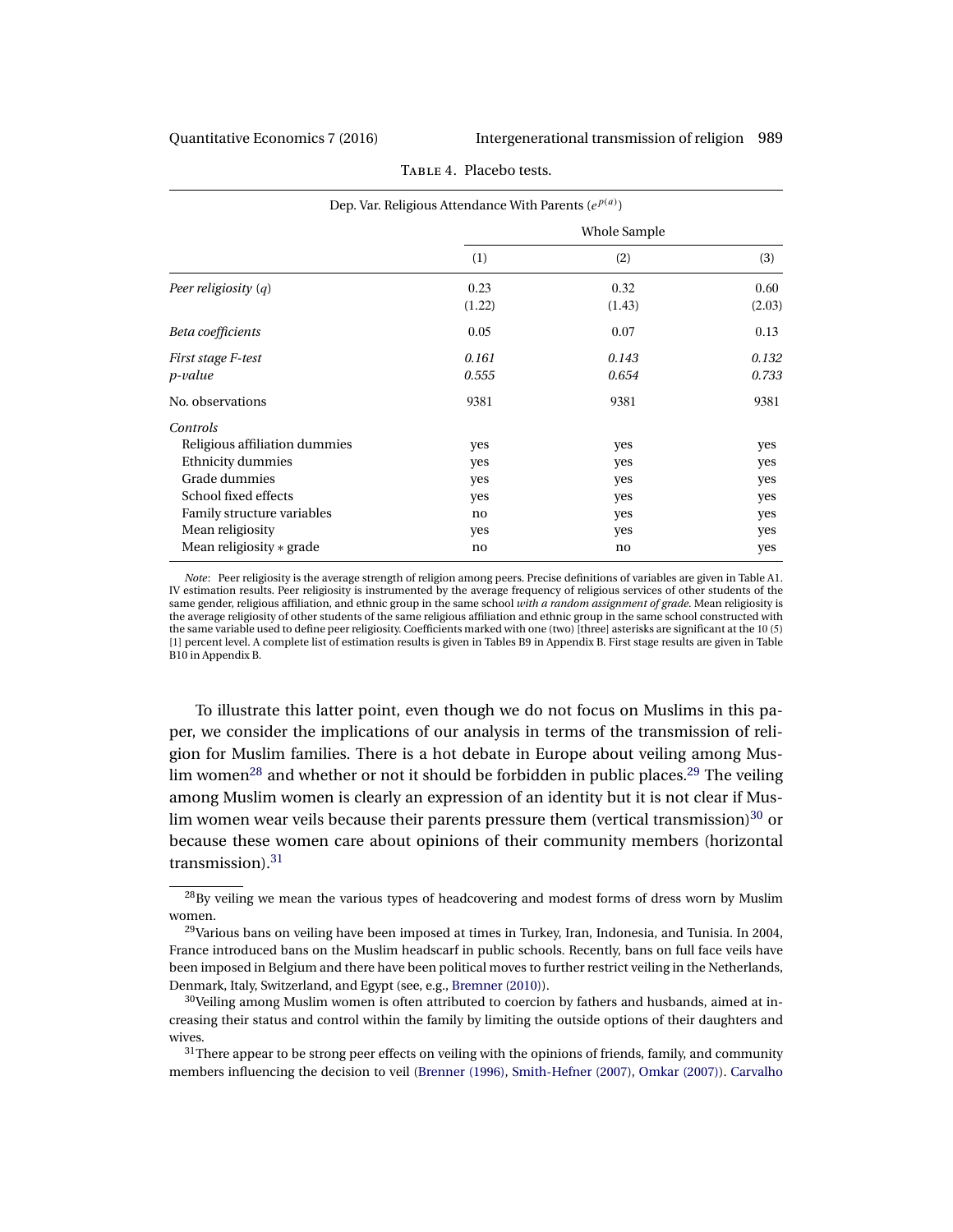<span id="page-21-0"></span>Using our model and assuming that the trait to be transmitted is either wearing the veil (trait  $a$ ) or not wearing the veil (trait  $b$ ), we can disentangle the vertical and the horizontal transmission by testing equation [\(14\)](#page-10-0). By doing so, we will be able to show if there is cultural complementarity or cultural substitutability. This is crucial because, as shown by Bisin and Verdier [\(2000,](#page-23-0) [2001\)](#page-23-0) and discussed in Section [3.3,](#page-9-0) in the long run, under cultural substitution, only *cultural heterogeneity* will emerge in the society (so that some Muslim women will wear the veil while others will not) while, under cultural complementarity, only *cultural homogeneity* will prevail in the society (so that either *all* Muslim women will wear the veil or *none of them* will wear it). If the objective of the planner is to maximize *social mixing* so that Muslims and non-Muslims interact with each other, $32$  then the planner would impose a ban on veiling only if there is cultural complementarity. Indeed, in that case, in the long run, there will be either an equilibrium where all Muslims wear the veil  $(q_i^* = 1)$  or an equilibrium where all Muslims do not wear the veil  $(q_i^* = 0)$ . This is because of coordination problems and complementarity between the social context (peers) and the parental transmission so that the more parents invest in transmitting the trait  $a$  (wearing the veil), the higher is the utility of putting effort in transmitting this trait. How can a ban on the veil help? Imagine that we are in a situation where  $0 < q_i < 1$  (which is not an equilibrium under cultural complementarity). Which steady-state equilibrium can the economy reach? If there is no policy, either  $q_i^* = 0$  or  $q_i^* = 1$  can be reached. By imposing a ban on veiling, we will show that only  $q_i^* = 0$  will be an equilibrium. Indeed, such a policy will imply that  $\Delta V^a$  will be reduced while  $\Delta V^b$  will increase. This is because  $\Delta V^a \equiv V^{aa}-V^{ab}>0$  is the expected relative gain in utility for a type  $a$  parent of having his/her child wearing the veil while  $\Delta V^b \equiv V^{bb} - V^{ba} > 0$  is the expected relative gain in utility for a type b parent of having his/her child *not* wearing the veil. When a ban is imposed on the veil, for example, as in France, then (altruistic) type  $a$  parents will enjoy less utility of having a child with the veil and type b parents will enjoy more utility of having a child without a veil because it becomes very costly to wear the veil in public places. As a result, type a parents will reduce  $e^a$ , their effort in transmitting trait a (see [\(7\)](#page-6-0)), while type b parents will increase  $e^b$ , their effort in transmitting trait b (see [\(8\)](#page-6-0)) so that the  $e^a - e^b$  decreases. Since the dynamics of  $q_i$  (the fraction of the population that wear the veil, that is, with trait a) is driven by  $e^a - e^b$  (see [Bisin and Verdier \(2001\)\)](#page-23-0), then the economy will converge to an equilibrium where nobody wears the veil, that is,  $q_i^* = 0$ . In some sense, this policy will coordinate parents on the equilibrium  $q_i^* = 0$ .

Obviously, our estimates obtained in the context of U.S. schools do not imply that there is also a cultural complementarity in the case of wearing the islamic veil in France. Our policy discussion should be more considered as a discussion of why the question tackled in our paper could be important for social policy rather than whether it provides a definitive answer to the issue of minorities' sociocultural integration in Europe.

[<sup>\(2013\)</sup>](#page-23-0) models the veiling among Muslim women as a form of cultural resistance, which inhibits the transmission of secular values.

 $32$  Here, we interpret "wearing or not the veil" as a sign of Muslim identity. It has been shown that there is a penalty to be paid in terms of employment for immigrants with a strong identity in Europe (see, e.g., [Bisin, Patacchini, Verdier, and Zenou \(2011b\),](#page-22-0) [Battu and Zenou \(2010\)\)](#page-22-0). Bisin et al. [\(2011a\)](#page-22-0) also show that mixing Muslims and non-Muslims increases the ethnic identity of Muslims.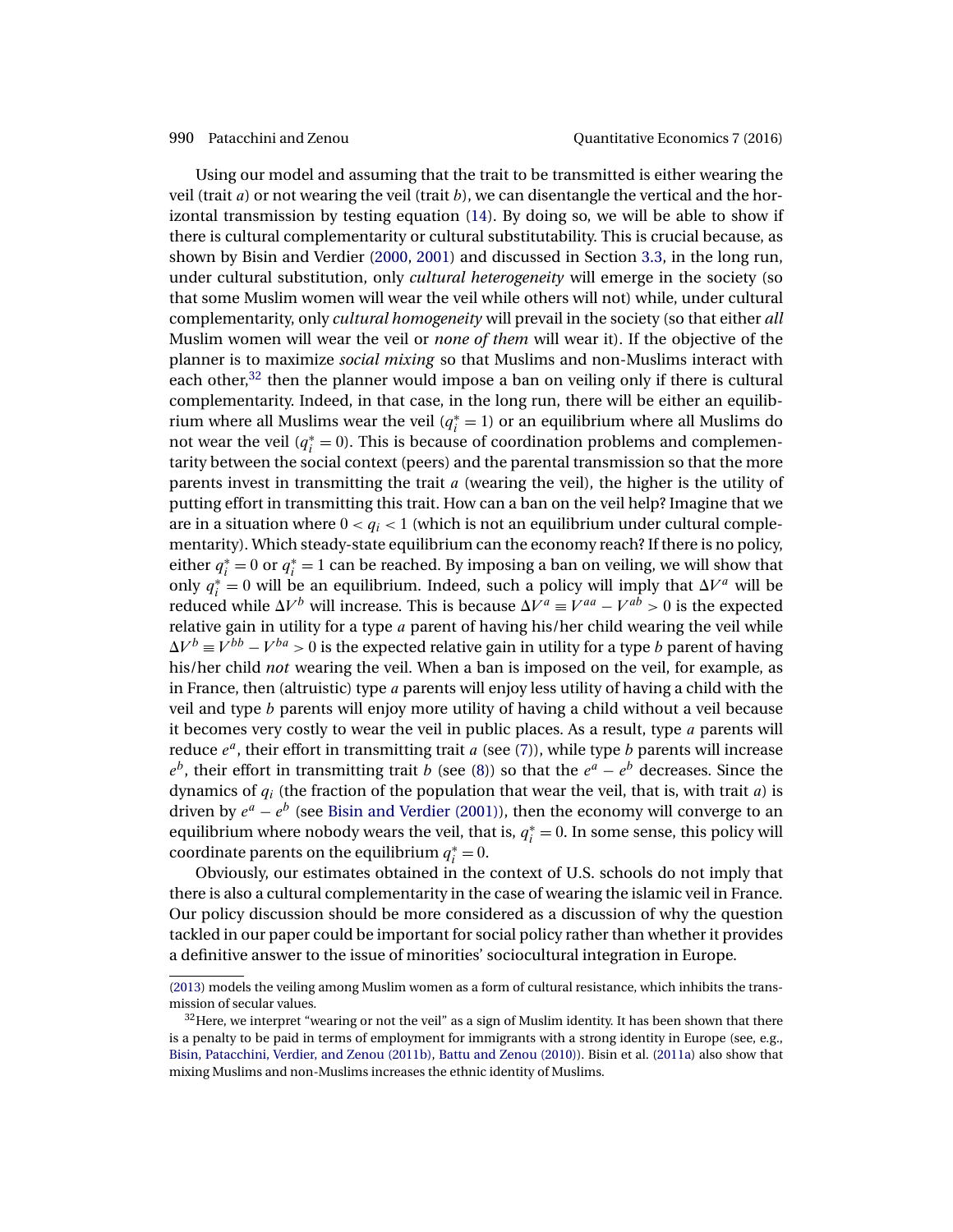# 7. Conclusion

<span id="page-22-0"></span>We propose a theoretical mechanism of transmission of religion strength based on parents' involvement in religious activities with children and peer effects. Peers, here measured as the friends each student nominates, influence the children's choices in terms of religion strength, not only directly but also indirectly as they affects parents' effort in transmitting their religious trait. The relative importance of these socialization factors (parents and peers) depends on the religiosity of the parents. Using detailed data on friendships between adolescents in American schools, our empirical evidence supports the existence of such an indirect channel. We find that, for religious parents, the *higher* is the fraction of religious peers of the child, the *more* parents put effort into transmitting their religiosity, indicating cultural complementarity. For the less religious parents, the *lower* is the fraction of religious peers of the child, the *less* the parents go to a religious service with their child, also indicating cultural complementarity since the transmission is about the less religious trait.

# **REFERENCES**

[Altonji, J. G., T. E. Elder, and C. R. Tabor \(2005\), "Selection on observed and unobserved](http://www.e-publications.org/srv/qe/linkserver/openurl?rft_dat=bib:1/AEH&rfe_id=urn:sici%2F1759-7323%28201611%297%3A3%3C969%3ASNAPBI%3E2.0.CO%3B2-S) [variables: Assessing the effectiveness of catholic schools."](http://www.e-publications.org/srv/qe/linkserver/openurl?rft_dat=bib:1/AEH&rfe_id=urn:sici%2F1759-7323%28201611%297%3A3%3C969%3ASNAPBI%3E2.0.CO%3B2-S) *Journal of Political Economy*, [113, 151–184.](http://www.e-publications.org/srv/qe/linkserver/openurl?rft_dat=bib:1/AEH&rfe_id=urn:sici%2F1759-7323%28201611%297%3A3%3C969%3ASNAPBI%3E2.0.CO%3B2-S) [\[987\]](#page-18-0)

[Angrist, J. D. and K. Lang \(2004\), "Does school integration generate peer effects? Evi](http://www.e-publications.org/srv/qe/linkserver/openurl?rft_dat=bib:2/AnLan&rfe_id=urn:sici%2F1759-7323%28201611%297%3A3%3C969%3ASNAPBI%3E2.0.CO%3B2-S)[dence from Boston's Metco program."](http://www.e-publications.org/srv/qe/linkserver/openurl?rft_dat=bib:2/AnLan&rfe_id=urn:sici%2F1759-7323%28201611%297%3A3%3C969%3ASNAPBI%3E2.0.CO%3B2-S) *American Economic Review*, 94, 1613–1634. [\[982\]](#page-13-0)

[Azzi, C. and R. Ehrenberg \(1975\), "Household allocation of time and church attendance."](http://www.e-publications.org/srv/qe/linkserver/openurl?rft_dat=bib:3/AzzEhr1975&rfe_id=urn:sici%2F1759-7323%28201611%297%3A3%3C969%3ASNAPBI%3E2.0.CO%3B2-S) *[Journal of Political Economy](http://www.e-publications.org/srv/qe/linkserver/openurl?rft_dat=bib:3/AzzEhr1975&rfe_id=urn:sici%2F1759-7323%28201611%297%3A3%3C969%3ASNAPBI%3E2.0.CO%3B2-S)*, 83, 27–56. [\[972\]](#page-3-0)

[Bar-El, R., T. Garcia-Muñoz, S. Neuman, and Y. Tobol \(2013\), "The evolution of secular](http://www.e-publications.org/srv/qe/linkserver/openurl?rft_dat=bib:4/BAR&rfe_id=urn:sici%2F1759-7323%28201611%297%3A3%3C969%3ASNAPBI%3E2.0.CO%3B2-S)[ization: Cultural transmission, religion and fertility—Theory, simulations and evidence."](http://www.e-publications.org/srv/qe/linkserver/openurl?rft_dat=bib:4/BAR&rfe_id=urn:sici%2F1759-7323%28201611%297%3A3%3C969%3ASNAPBI%3E2.0.CO%3B2-S) *[Journal of Population Economics](http://www.e-publications.org/srv/qe/linkserver/openurl?rft_dat=bib:4/BAR&rfe_id=urn:sici%2F1759-7323%28201611%297%3A3%3C969%3ASNAPBI%3E2.0.CO%3B2-S)*, 26, 1129–1174. [\[972\]](#page-3-0)

[Battu, H. and Y. Zenou \(2010\), "Oppositional identities and employment for ethnic mi](http://www.e-publications.org/srv/qe/linkserver/openurl?rft_dat=bib:5/BatZen2010&rfe_id=urn:sici%2F1759-7323%28201611%297%3A3%3C969%3ASNAPBI%3E2.0.CO%3B2-S)[norities. Evidence from England."](http://www.e-publications.org/srv/qe/linkserver/openurl?rft_dat=bib:5/BatZen2010&rfe_id=urn:sici%2F1759-7323%28201611%297%3A3%3C969%3ASNAPBI%3E2.0.CO%3B2-S) *Economic Journal*, 120, 52–71. [\[990\]](#page-21-0)

[Bifulco, R., J. M. Fletcher, and S. L. Ross \(2011\), "The effect of classmate characteristics](http://www.e-publications.org/srv/qe/linkserver/openurl?rft_dat=bib:6/BILF&rfe_id=urn:sici%2F1759-7323%28201611%297%3A3%3C969%3ASNAPBI%3E2.0.CO%3B2-S) [on post-secondary outcomes: Evidence from the Add Health."](http://www.e-publications.org/srv/qe/linkserver/openurl?rft_dat=bib:6/BILF&rfe_id=urn:sici%2F1759-7323%28201611%297%3A3%3C969%3ASNAPBI%3E2.0.CO%3B2-S) *American Economic Jour[nal: Economic Policy](http://www.e-publications.org/srv/qe/linkserver/openurl?rft_dat=bib:6/BILF&rfe_id=urn:sici%2F1759-7323%28201611%297%3A3%3C969%3ASNAPBI%3E2.0.CO%3B2-S)*, 3, 25–53. [\[971,](#page-2-0) [982,](#page-13-0) [987\]](#page-18-0)

[Bisin, A., E. Patacchini, T. Verdier, and Y. Zenou \(2011a\), "Formation and persistence of](http://www.e-publications.org/srv/qe/linkserver/openurl?rft_dat=bib:7/BPVZ1&rfe_id=urn:sici%2F1759-7323%28201611%297%3A3%3C969%3ASNAPBI%3E2.0.CO%3B2-S) oppositional identities." *[European Economic Review](http://www.e-publications.org/srv/qe/linkserver/openurl?rft_dat=bib:7/BPVZ1&rfe_id=urn:sici%2F1759-7323%28201611%297%3A3%3C969%3ASNAPBI%3E2.0.CO%3B2-S)*, 55, 1046–1071. [\[972,](#page-3-0) [990\]](#page-21-0)

[Bisin, A., E. Patacchini, T. Verdier, and Y. Zenou \(2011b\), "Ethnic identity and labor](http://www.e-publications.org/srv/qe/linkserver/openurl?rft_dat=bib:8/Bis&rfe_id=urn:sici%2F1759-7323%28201611%297%3A3%3C969%3ASNAPBI%3E2.0.CO%3B2-S)[market outcomes of immigrants in Europe."](http://www.e-publications.org/srv/qe/linkserver/openurl?rft_dat=bib:8/Bis&rfe_id=urn:sici%2F1759-7323%28201611%297%3A3%3C969%3ASNAPBI%3E2.0.CO%3B2-S) *Economic Policy*, 26, 57–92. [\[990\]](#page-21-0)

[Bisin, A., E. Patacchini, T. Verdier, and Y. Zenou \(forthcoming\), "Bend it like Beckham:](http://www.e-publications.org/srv/qe/linkserver/openurl?rft_dat=bib:9/BEA13&rfe_id=urn:sici%2F1759-7323%28201611%297%3A3%3C969%3ASNAPBI%3E2.0.CO%3B2-S) [Ethnic identity and integration."](http://www.e-publications.org/srv/qe/linkserver/openurl?rft_dat=bib:9/BEA13&rfe_id=urn:sici%2F1759-7323%28201611%297%3A3%3C969%3ASNAPBI%3E2.0.CO%3B2-S) *European Economic Review*. [\[982\]](#page-13-0)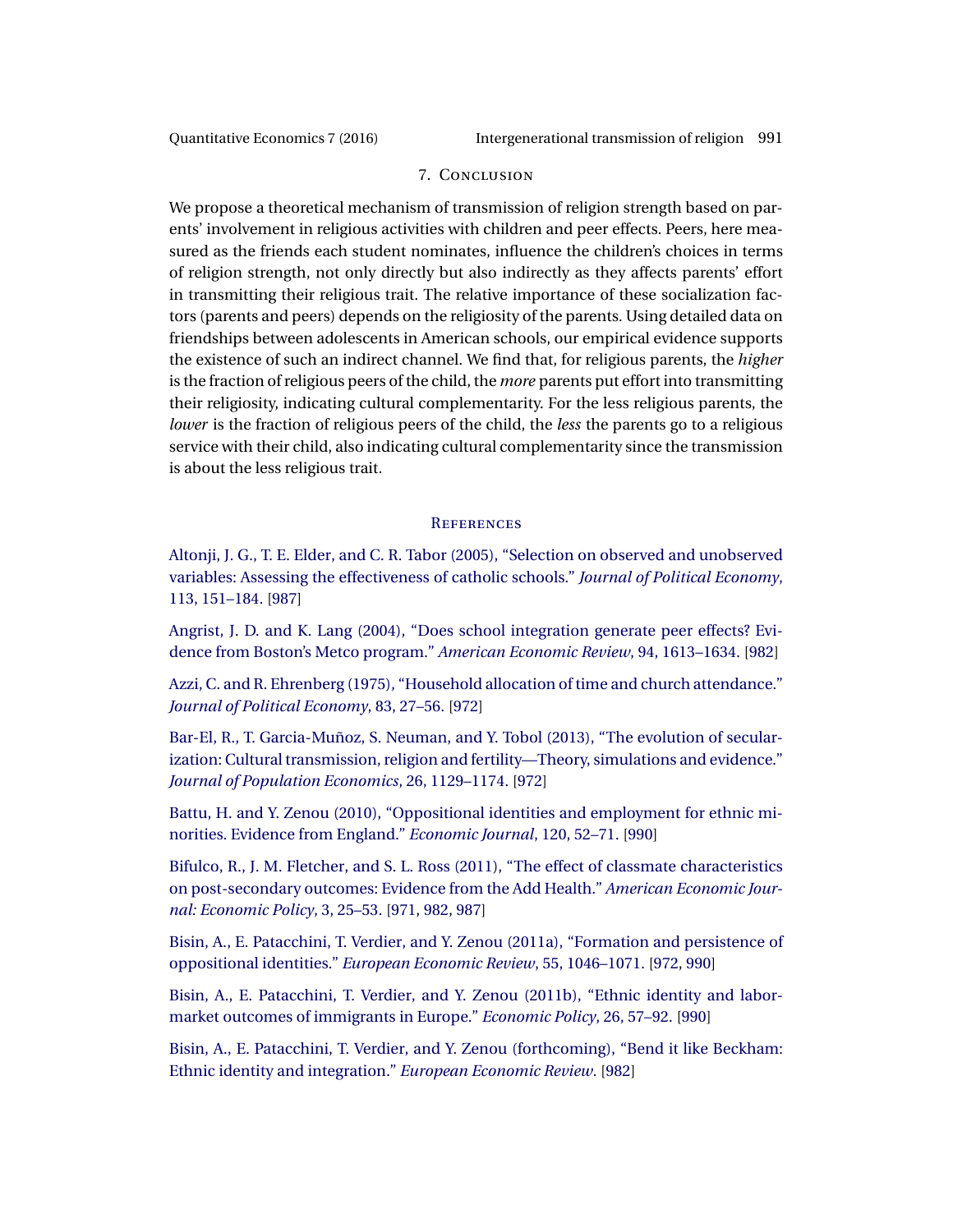<span id="page-23-0"></span>[Bisin, A., G. Topa, and T. Verdier \(2004\), "Religious intermarriage and socialization in the](http://www.e-publications.org/srv/qe/linkserver/openurl?rft_dat=bib:10/BVT&rfe_id=urn:sici%2F1759-7323%28201611%297%3A3%3C969%3ASNAPBI%3E2.0.CO%3B2-S) United States." *[Journal of Political Economy](http://www.e-publications.org/srv/qe/linkserver/openurl?rft_dat=bib:10/BVT&rfe_id=urn:sici%2F1759-7323%28201611%297%3A3%3C969%3ASNAPBI%3E2.0.CO%3B2-S)*, 112, 615–664. [\[970,](#page-1-0) [972\]](#page-3-0)

[Bisin, A. and T. Verdier \(1998\), "On the cultural transmission of preferences for social](http://www.e-publications.org/srv/qe/linkserver/openurl?rft_dat=bib:11/BV4&rfe_id=urn:sici%2F1759-7323%28201611%297%3A3%3C969%3ASNAPBI%3E2.0.CO%3B2-S) status." *[Journal of Public Economics](http://www.e-publications.org/srv/qe/linkserver/openurl?rft_dat=bib:11/BV4&rfe_id=urn:sici%2F1759-7323%28201611%297%3A3%3C969%3ASNAPBI%3E2.0.CO%3B2-S)*, 70, 75–97. [\[972\]](#page-3-0)

[Bisin, A. and T. Verdier \(2000\), "Beyond the melting pot: Cultural transmission, marriage,](http://www.e-publications.org/srv/qe/linkserver/openurl?rft_dat=bib:12/BV1&rfe_id=urn:sici%2F1759-7323%28201611%297%3A3%3C969%3ASNAPBI%3E2.0.CO%3B2-S) [and the evolution of ethnic and religious traits."](http://www.e-publications.org/srv/qe/linkserver/openurl?rft_dat=bib:12/BV1&rfe_id=urn:sici%2F1759-7323%28201611%297%3A3%3C969%3ASNAPBI%3E2.0.CO%3B2-S) *Quarterly Journal of Economics*, 115, [955–988.](http://www.e-publications.org/srv/qe/linkserver/openurl?rft_dat=bib:12/BV1&rfe_id=urn:sici%2F1759-7323%28201611%297%3A3%3C969%3ASNAPBI%3E2.0.CO%3B2-S) [\[970,](#page-1-0) [971,](#page-2-0) [972,](#page-3-0) [973,](#page-4-0) [974,](#page-5-0) [978,](#page-9-0) [990\]](#page-21-0)

[Bisin, A. and T. Verdier \(2001\), "The economics of cultural transmission and the dynam](http://www.e-publications.org/srv/qe/linkserver/openurl?rft_dat=bib:13/BV2&rfe_id=urn:sici%2F1759-7323%28201611%297%3A3%3C969%3ASNAPBI%3E2.0.CO%3B2-S)ics of preferences." *[Journal of Economic Theory](http://www.e-publications.org/srv/qe/linkserver/openurl?rft_dat=bib:13/BV2&rfe_id=urn:sici%2F1759-7323%28201611%297%3A3%3C969%3ASNAPBI%3E2.0.CO%3B2-S)*, 97, 298–319. [\[970,](#page-1-0) [971,](#page-2-0) [973,](#page-4-0) [974,](#page-5-0) [978,](#page-9-0) [990\]](#page-21-0)

Bisin, A. and T. Verdier (2011), "The economics of cultural transmission and socialization." In *Handbook of Social Economics* (J. Benhabib, A. Bisin, and M. O. Jackson, eds.), 339–416, Elsevier Science, Amsterdam. [\[971\]](#page-2-0)

[Black, S. E., P. J. Devereux, and K. G. Salvanes \(2013\), "Under pressure? The effect of peers](http://www.e-publications.org/srv/qe/linkserver/openurl?rft_dat=bib:15/BDS1&rfe_id=urn:sici%2F1759-7323%28201611%297%3A3%3C969%3ASNAPBI%3E2.0.CO%3B2-S) [on outcomes of young adults."](http://www.e-publications.org/srv/qe/linkserver/openurl?rft_dat=bib:15/BDS1&rfe_id=urn:sici%2F1759-7323%28201611%297%3A3%3C969%3ASNAPBI%3E2.0.CO%3B2-S) *Journal of Labor Economics*, 31, 119–153. [\[982\]](#page-13-0)

[Botticini, M. and Z. Eckstein \(2005\), "Jewish occupational selection: Education, restric](http://www.e-publications.org/srv/qe/linkserver/openurl?rft_dat=bib:16/BOEC&rfe_id=urn:sici%2F1759-7323%28201611%297%3A3%3C969%3ASNAPBI%3E2.0.CO%3B2-S)tions, or minorities?" *[Journal of Economic History](http://www.e-publications.org/srv/qe/linkserver/openurl?rft_dat=bib:16/BOEC&rfe_id=urn:sici%2F1759-7323%28201611%297%3A3%3C969%3ASNAPBI%3E2.0.CO%3B2-S)*, 65, 922–948. [\[972\]](#page-3-0)

[Botticini, M. and Z. Eckstein \(2007\), "From farmers to merchants, conversions and dias](http://www.e-publications.org/srv/qe/linkserver/openurl?rft_dat=bib:17/BOEC1&rfe_id=urn:sici%2F1759-7323%28201611%297%3A3%3C969%3ASNAPBI%3E2.0.CO%3B2-S)pora: Human capital and Jewish history." *[Journal of the European Economic Association](http://www.e-publications.org/srv/qe/linkserver/openurl?rft_dat=bib:17/BOEC1&rfe_id=urn:sici%2F1759-7323%28201611%297%3A3%3C969%3ASNAPBI%3E2.0.CO%3B2-S)*, [5, 885–926.](http://www.e-publications.org/srv/qe/linkserver/openurl?rft_dat=bib:17/BOEC1&rfe_id=urn:sici%2F1759-7323%28201611%297%3A3%3C969%3ASNAPBI%3E2.0.CO%3B2-S) [\[972\]](#page-3-0)

Boyd, R. and P. J. Richerson (1985), *Culture and the Evolutionary Process*. University of Chicago Press, Chicago. [\[970\]](#page-1-0)

[Brañas-Garza, P. and S. Neuman \(2007\), "Parental religiosity and daughters' fertility: The](http://www.e-publications.org/srv/qe/linkserver/openurl?rft_dat=bib:19/BN1&rfe_id=urn:sici%2F1759-7323%28201611%297%3A3%3C969%3ASNAPBI%3E2.0.CO%3B2-S) [case of Catholics in southern Europe."](http://www.e-publications.org/srv/qe/linkserver/openurl?rft_dat=bib:19/BN1&rfe_id=urn:sici%2F1759-7323%28201611%297%3A3%3C969%3ASNAPBI%3E2.0.CO%3B2-S) *Review of Economics of the Household*, 5, 305–327. [\[972\]](#page-3-0)

Bremner, C. (2010), "Nicolas Sarkozy backs a ban on the full Muslim veil." *The Times* (26 January). [\[989\]](#page-20-0)

Brenner, S. (1996), "Reconstructing self and society: Javanese Muslim women and the veil." *American Ethnologist*, 23, 673–697. [\[989\]](#page-20-0)

[Carvalho, J.-P. \(2013\), "Veiling."](http://www.e-publications.org/srv/qe/linkserver/openurl?rft_dat=bib:22/CARV&rfe_id=urn:sici%2F1759-7323%28201611%297%3A3%3C969%3ASNAPBI%3E2.0.CO%3B2-S) *Quarterly Journal of Economics*, 128, 337–370. [\[989,](#page-20-0) [990\]](#page-21-0)

Cavalli-Sforza, L. L. and M. W. Feldman (1981), *Cultural Transmission and Evolution. A Quantitative Approach*. Princeton University Press, Princeton. [\[970\]](#page-1-0)

Chamberlain, G. (1984), "Panel data." In *Handbook of Econometrics*, Vol. 2 (Z. Griliches and M. D. Intriligator, eds.), 1247–1318, Elsevier, Amsterdam. [\[984\]](#page-15-0)

[Clark, C. A. and A. Worthington \(1987\), "Family variables affecting the transmission of re](http://www.e-publications.org/srv/qe/linkserver/openurl?rft_dat=bib:25/CLA&rfe_id=urn:sici%2F1759-7323%28201611%297%3A3%3C969%3ASNAPBI%3E2.0.CO%3B2-S)[ligious values from parents to adolescents: A review."](http://www.e-publications.org/srv/qe/linkserver/openurl?rft_dat=bib:25/CLA&rfe_id=urn:sici%2F1759-7323%28201611%297%3A3%3C969%3ASNAPBI%3E2.0.CO%3B2-S) *Family Perspective*, 21, 1–21. [\[969\]](#page-0-0)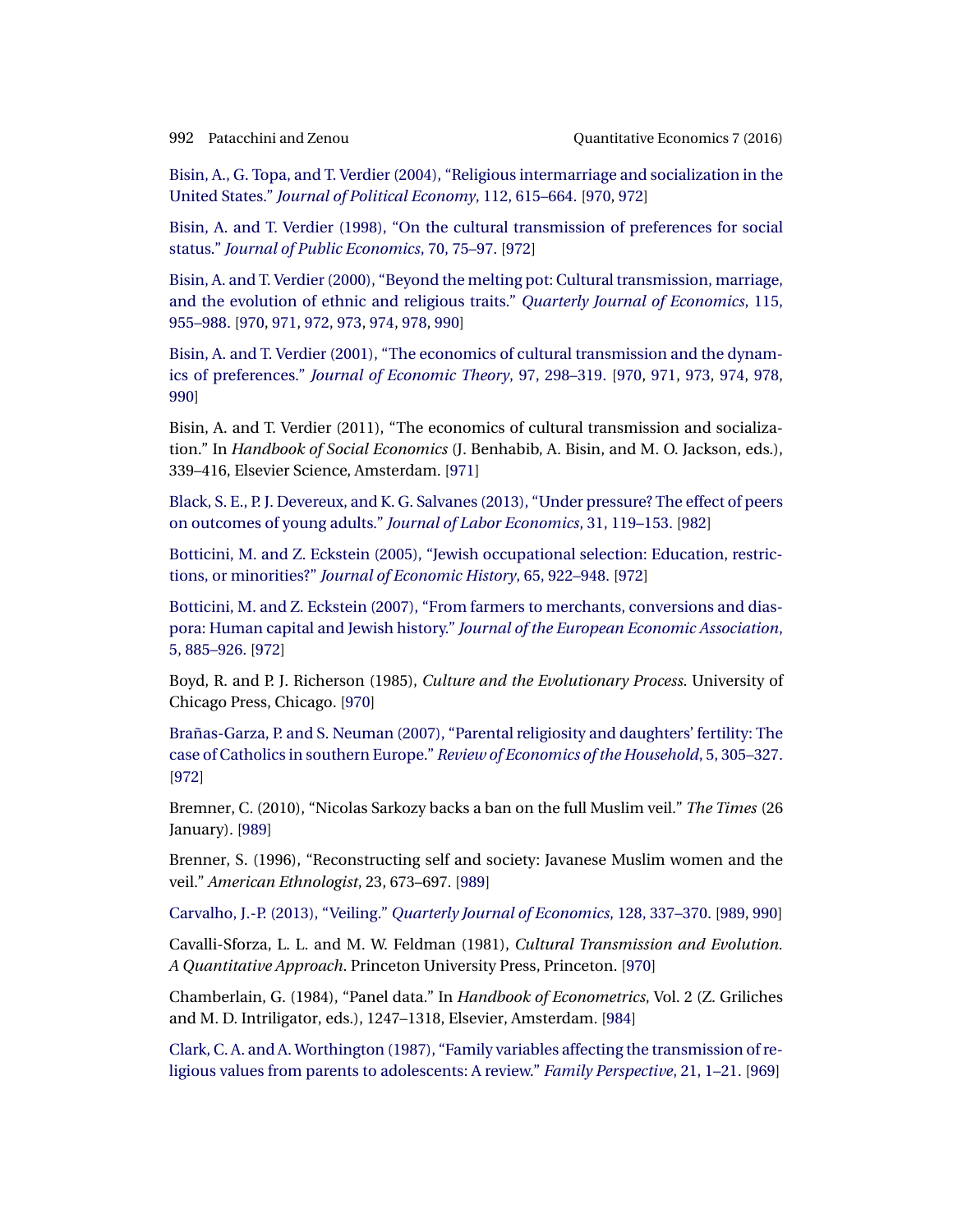<span id="page-24-0"></span>

[Cohen-Zada, D. \(2006\), "Preserving religious identity through education: Economic](http://www.e-publications.org/srv/qe/linkserver/openurl?rft_dat=bib:26/COZA&rfe_id=urn:sici%2F1759-7323%28201611%297%3A3%3C969%3ASNAPBI%3E2.0.CO%3B2-S) [analysis and evidence from the US."](http://www.e-publications.org/srv/qe/linkserver/openurl?rft_dat=bib:26/COZA&rfe_id=urn:sici%2F1759-7323%28201611%297%3A3%3C969%3ASNAPBI%3E2.0.CO%3B2-S) *Journal of Urban Economics*, 60, 372–398. [\[972\]](#page-3-0)

Durlauf, S. E. (2004), "Neighborhood effects." In *Handbook of Regional and Urban Economics*, Vol. 4 (J. V. Henderson and J.-F. Thisse, eds.), 2173–2242, Elsevier Science, Amsterdam. [\[982\]](#page-13-0)

Fletcher, J. M. and S. L. Ross (2012), "Estimating the effects of friendship networks on health behaviors of adolescents." NBER Working Paper 18253. [\[983\]](#page-14-0)

Fletcher, J. M., S. L. Ross, and Y. Zhang (2013), "The determinants and consequences of friendship composition." NBER Working Paper 19215. [\[983\]](#page-14-0)

Francois, P. (2002), *Social Capital and Economic Development*. Routledge, London. [\[972\]](#page-3-0)

[Gould, E. D., V. Lavy, and D. Paserman \(2011\), "Sixty years after the magic carpet ride:](http://www.e-publications.org/srv/qe/linkserver/openurl?rft_dat=bib:31/GLP&rfe_id=urn:sici%2F1759-7323%28201611%297%3A3%3C969%3ASNAPBI%3E2.0.CO%3B2-S) [The long-run effect of the early childhood environment on social and economic out](http://www.e-publications.org/srv/qe/linkserver/openurl?rft_dat=bib:31/GLP&rfe_id=urn:sici%2F1759-7323%28201611%297%3A3%3C969%3ASNAPBI%3E2.0.CO%3B2-S)comes." *[Review of Ecoconomic Studies](http://www.e-publications.org/srv/qe/linkserver/openurl?rft_dat=bib:31/GLP&rfe_id=urn:sici%2F1759-7323%28201611%297%3A3%3C969%3ASNAPBI%3E2.0.CO%3B2-S)*, 78, 938–973. [\[982\]](#page-13-0)

[Hanushek, E. A., J. F. Kain, and S. G. Rivkin \(2002\), "Inferring program effects for special](http://www.e-publications.org/srv/qe/linkserver/openurl?rft_dat=bib:32/Hanu&rfe_id=urn:sici%2F1759-7323%28201611%297%3A3%3C969%3ASNAPBI%3E2.0.CO%3B2-S) [populations: Does special education raise achievement for students with disabilities?"](http://www.e-publications.org/srv/qe/linkserver/openurl?rft_dat=bib:32/Hanu&rfe_id=urn:sici%2F1759-7323%28201611%297%3A3%3C969%3ASNAPBI%3E2.0.CO%3B2-S) *[Review of Economics and Statistics](http://www.e-publications.org/srv/qe/linkserver/openurl?rft_dat=bib:32/Hanu&rfe_id=urn:sici%2F1759-7323%28201611%297%3A3%3C969%3ASNAPBI%3E2.0.CO%3B2-S)*, 84, 584–599. [\[982\]](#page-13-0)

[Hauk, E. and M. Sáez-Martí \(2002\), "On the cultural transmission of corruption."](http://www.e-publications.org/srv/qe/linkserver/openurl?rft_dat=bib:33/HASA&rfe_id=urn:sici%2F1759-7323%28201611%297%3A3%3C969%3ASNAPBI%3E2.0.CO%3B2-S) *Journal [of Economic Theory](http://www.e-publications.org/srv/qe/linkserver/openurl?rft_dat=bib:33/HASA&rfe_id=urn:sici%2F1759-7323%28201611%297%3A3%3C969%3ASNAPBI%3E2.0.CO%3B2-S)*, 107, 311–335. [\[972\]](#page-3-0)

[Hayes, B. C. and Y. Pittelkow \(1993\), "Religious belief, transmission, and the family: An](http://www.e-publications.org/srv/qe/linkserver/openurl?rft_dat=bib:34/HAY&rfe_id=urn:sici%2F1759-7323%28201611%297%3A3%3C969%3ASNAPBI%3E2.0.CO%3B2-S) Australian study." *[Journal of Marriage and the Family](http://www.e-publications.org/srv/qe/linkserver/openurl?rft_dat=bib:34/HAY&rfe_id=urn:sici%2F1759-7323%28201611%297%3A3%3C969%3ASNAPBI%3E2.0.CO%3B2-S)*, 55, 755–766. [\[969,](#page-0-0) [972\]](#page-3-0)

[Hoge, D. R., G. H. Petrillo, and E. I. Smith \(1982\), "Transmission of religious and social](http://www.e-publications.org/srv/qe/linkserver/openurl?rft_dat=bib:35/HOGE&rfe_id=urn:sici%2F1759-7323%28201611%297%3A3%3C969%3ASNAPBI%3E2.0.CO%3B2-S) [values from parents to teenage children."](http://www.e-publications.org/srv/qe/linkserver/openurl?rft_dat=bib:35/HOGE&rfe_id=urn:sici%2F1759-7323%28201611%297%3A3%3C969%3ASNAPBI%3E2.0.CO%3B2-S) *Journal of Marriage and the Family*, 44, 569– [580.](http://www.e-publications.org/srv/qe/linkserver/openurl?rft_dat=bib:35/HOGE&rfe_id=urn:sici%2F1759-7323%28201611%297%3A3%3C969%3ASNAPBI%3E2.0.CO%3B2-S) [\[969,](#page-0-0) [972\]](#page-3-0)

Hoxby, C. (2000), "Peer effects in the classroom: Learning from gender and race variation." NBER Working Paper 7867. [\[971,](#page-2-0) [982\]](#page-13-0)

[Iannaccone, L. R. \(1990\), "Religious practice: A human capital approach."](http://www.e-publications.org/srv/qe/linkserver/openurl?rft_dat=bib:37/IAN1&rfe_id=urn:sici%2F1759-7323%28201611%297%3A3%3C969%3ASNAPBI%3E2.0.CO%3B2-S) *Journal for the [Scientific Study of Religion](http://www.e-publications.org/srv/qe/linkserver/openurl?rft_dat=bib:37/IAN1&rfe_id=urn:sici%2F1759-7323%28201611%297%3A3%3C969%3ASNAPBI%3E2.0.CO%3B2-S)*, 29, 297–314. [\[972\]](#page-3-0)

[Iannaccone, L. R. \(1998\), "Introduction to the economics of religion."](http://www.e-publications.org/srv/qe/linkserver/openurl?rft_dat=bib:38/IAN&rfe_id=urn:sici%2F1759-7323%28201611%297%3A3%3C969%3ASNAPBI%3E2.0.CO%3B2-S) *Journal of Eco[nomic Literature](http://www.e-publications.org/srv/qe/linkserver/openurl?rft_dat=bib:38/IAN&rfe_id=urn:sici%2F1759-7323%28201611%297%3A3%3C969%3ASNAPBI%3E2.0.CO%3B2-S)*, 36, 1465–1496. [\[969\]](#page-0-0)

Ioannides, Y. M. (2011), "Neighborhood effects and housing." In *Handbook of Social Economics* (J. Benhabib, A. Bisin, and M. O. Jackson, eds.), 1281–1340, Elsevier Science, Amsterdam. [\[982\]](#page-13-0)

Ioannides, Y. M. (2012), *From Neighborhoods to Nations: The Economics of Social Interactions*. Princeton University Press, Princeton. [\[982\]](#page-13-0)

[Ioannides, Y. M. and G. Topa \(2010\), "Neighborhood effects: Accomplishments and look](http://www.e-publications.org/srv/qe/linkserver/openurl?rft_dat=bib:41/IOA1&rfe_id=urn:sici%2F1759-7323%28201611%297%3A3%3C969%3ASNAPBI%3E2.0.CO%3B2-S)ing beyond them." *[Journal of Regional Science](http://www.e-publications.org/srv/qe/linkserver/openurl?rft_dat=bib:41/IOA1&rfe_id=urn:sici%2F1759-7323%28201611%297%3A3%3C969%3ASNAPBI%3E2.0.CO%3B2-S)*, 50, 343–362. [\[982\]](#page-13-0)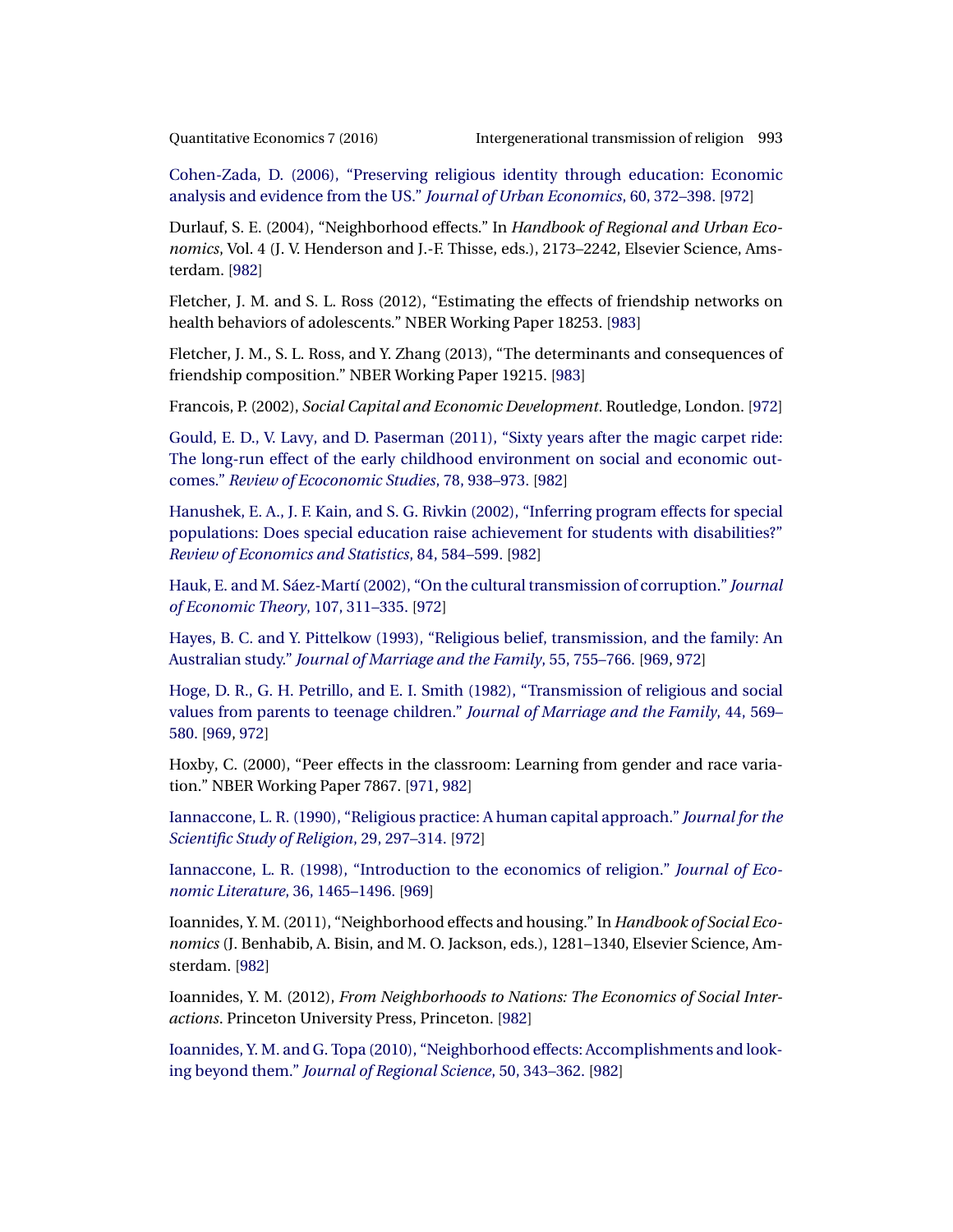<span id="page-25-0"></span>

[Jackson, M. O. \(2014\), "Networks in the understanding of economic behaviors."](http://www.e-publications.org/srv/qe/linkserver/openurl?rft_dat=bib:42/Jack&rfe_id=urn:sici%2F1759-7323%28201611%297%3A3%3C969%3ASNAPBI%3E2.0.CO%3B2-S) *Journal [of Economic Perspectives](http://www.e-publications.org/srv/qe/linkserver/openurl?rft_dat=bib:42/Jack&rfe_id=urn:sici%2F1759-7323%28201611%297%3A3%3C969%3ASNAPBI%3E2.0.CO%3B2-S)*, 28, 3–22. [\[970\]](#page-1-0)

[Jellal, M. and F. Wolff \(2002\), "Cultural evolutionary altruism: Theory and evidence."](http://www.e-publications.org/srv/qe/linkserver/openurl?rft_dat=bib:43/JEWO&rfe_id=urn:sici%2F1759-7323%28201611%297%3A3%3C969%3ASNAPBI%3E2.0.CO%3B2-S) *Eu[ropean Journal of Political Economy](http://www.e-publications.org/srv/qe/linkserver/openurl?rft_dat=bib:43/JEWO&rfe_id=urn:sici%2F1759-7323%28201611%297%3A3%3C969%3ASNAPBI%3E2.0.CO%3B2-S)*, 18, 241–262. [\[972\]](#page-3-0)

[Lancaster, T. \(2000\), "The incidental parameter problem since 1948."](http://www.e-publications.org/srv/qe/linkserver/openurl?rft_dat=bib:44/Lanc&rfe_id=urn:sici%2F1759-7323%28201611%297%3A3%3C969%3ASNAPBI%3E2.0.CO%3B2-S) *Journal of Econometrics*[, 95, 391–413.](http://www.e-publications.org/srv/qe/linkserver/openurl?rft_dat=bib:44/Lanc&rfe_id=urn:sici%2F1759-7323%28201611%297%3A3%3C969%3ASNAPBI%3E2.0.CO%3B2-S) [\[984\]](#page-15-0)

[Lavy, V. and A. Schlosser \(2011\), "Mechanisms and impacts of gender peer effects at](http://www.e-publications.org/srv/qe/linkserver/openurl?rft_dat=bib:45/Lavy&rfe_id=urn:sici%2F1759-7323%28201611%297%3A3%3C969%3ASNAPBI%3E2.0.CO%3B2-S) school." *[American Economic Journal: Applied Economics](http://www.e-publications.org/srv/qe/linkserver/openurl?rft_dat=bib:45/Lavy&rfe_id=urn:sici%2F1759-7323%28201611%297%3A3%3C969%3ASNAPBI%3E2.0.CO%3B2-S)*, 3, 1–33. [\[971,](#page-2-0) [982\]](#page-13-0)

Lehrer, E. L. (2008), "The role of religion in economic and demographic behavior in the United States: A review of the recent literature." IZA Discussion Paper 3541. [\[969\]](#page-0-0)

[Lewbel, A., Y. Dong, and T. T. Yang \(2012\), "Comparing features of convenient estimators](http://www.e-publications.org/srv/qe/linkserver/openurl?rft_dat=bib:47/Lewb&rfe_id=urn:sici%2F1759-7323%28201611%297%3A3%3C969%3ASNAPBI%3E2.0.CO%3B2-S) [for binary choice models with endogenous regressors."](http://www.e-publications.org/srv/qe/linkserver/openurl?rft_dat=bib:47/Lewb&rfe_id=urn:sici%2F1759-7323%28201611%297%3A3%3C969%3ASNAPBI%3E2.0.CO%3B2-S) *Canadian Journal of Economics*, [45, 809–829.](http://www.e-publications.org/srv/qe/linkserver/openurl?rft_dat=bib:47/Lewb&rfe_id=urn:sici%2F1759-7323%28201611%297%3A3%3C969%3ASNAPBI%3E2.0.CO%3B2-S) [\[984\]](#page-15-0)

[Manski, C. F. \(1993\), "Identification of endogenous effects: The reflection problem."](http://www.e-publications.org/srv/qe/linkserver/openurl?rft_dat=bib:48/Ma93&rfe_id=urn:sici%2F1759-7323%28201611%297%3A3%3C969%3ASNAPBI%3E2.0.CO%3B2-S) *Re[view of Economic Studies](http://www.e-publications.org/srv/qe/linkserver/openurl?rft_dat=bib:48/Ma93&rfe_id=urn:sici%2F1759-7323%28201611%297%3A3%3C969%3ASNAPBI%3E2.0.CO%3B2-S)*, 60, 531–542. [\[983\]](#page-14-0)

[Neuman, S. \(1986\), "Religious observance within a human capital framework: Theory](http://www.e-publications.org/srv/qe/linkserver/openurl?rft_dat=bib:49/NEU&rfe_id=urn:sici%2F1759-7323%28201611%297%3A3%3C969%3ASNAPBI%3E2.0.CO%3B2-S) and applications." *[Applied Economics](http://www.e-publications.org/srv/qe/linkserver/openurl?rft_dat=bib:49/NEU&rfe_id=urn:sici%2F1759-7323%28201611%297%3A3%3C969%3ASNAPBI%3E2.0.CO%3B2-S)*, 18, 1193–1202. [\[972\]](#page-3-0)

[Olcina, G. and C. Penarrubia \(2004\), "Hold-up and intergenerational transmission of](http://www.e-publications.org/srv/qe/linkserver/openurl?rft_dat=bib:50/OLPE&rfe_id=urn:sici%2F1759-7323%28201611%297%3A3%3C969%3ASNAPBI%3E2.0.CO%3B2-S) preferences." *[Journal of Economic Behavior and Organization](http://www.e-publications.org/srv/qe/linkserver/openurl?rft_dat=bib:50/OLPE&rfe_id=urn:sici%2F1759-7323%28201611%297%3A3%3C969%3ASNAPBI%3E2.0.CO%3B2-S)*, 54, 111–132. [\[972\]](#page-3-0)

[Olivier, J., M. Thoenig, and T. Verdier \(2008\), "Globalization and the dynamics of cultural](http://www.e-publications.org/srv/qe/linkserver/openurl?rft_dat=bib:51/OTV&rfe_id=urn:sici%2F1759-7323%28201611%297%3A3%3C969%3ASNAPBI%3E2.0.CO%3B2-S) identity." *[Journal of International Economics](http://www.e-publications.org/srv/qe/linkserver/openurl?rft_dat=bib:51/OTV&rfe_id=urn:sici%2F1759-7323%28201611%297%3A3%3C969%3ASNAPBI%3E2.0.CO%3B2-S)*, 76, 356–370. [\[972\]](#page-3-0)

Omkar, K. (2007), *Between Being and Believing: Understanding Veiling Amongst British Muslim Women.* Master's thesis, Department of Sociology, University of Oxford. [\[989\]](#page-20-0)

[Oreopoulos, P. \(2003\), "The long-run consequences of living in a poor neighborhood."](http://www.e-publications.org/srv/qe/linkserver/openurl?rft_dat=bib:53/ORE&rfe_id=urn:sici%2F1759-7323%28201611%297%3A3%3C969%3ASNAPBI%3E2.0.CO%3B2-S) *[Quarterly Journal of Economics](http://www.e-publications.org/srv/qe/linkserver/openurl?rft_dat=bib:53/ORE&rfe_id=urn:sici%2F1759-7323%28201611%297%3A3%3C969%3ASNAPBI%3E2.0.CO%3B2-S)*, 4, 1533–1575. [\[982\]](#page-13-0)

[Ozorak, E. W. \(1989\), "Social and cognitive influences on the development of religious](http://www.e-publications.org/srv/qe/linkserver/openurl?rft_dat=bib:54/OZO&rfe_id=urn:sici%2F1759-7323%28201611%297%3A3%3C969%3ASNAPBI%3E2.0.CO%3B2-S) [beliefs and commitment in adolescence."](http://www.e-publications.org/srv/qe/linkserver/openurl?rft_dat=bib:54/OZO&rfe_id=urn:sici%2F1759-7323%28201611%297%3A3%3C969%3ASNAPBI%3E2.0.CO%3B2-S) *Journal for the Scientific Study of Religion*, 28, [448–463.](http://www.e-publications.org/srv/qe/linkserver/openurl?rft_dat=bib:54/OZO&rfe_id=urn:sici%2F1759-7323%28201611%297%3A3%3C969%3ASNAPBI%3E2.0.CO%3B2-S) [\[969,](#page-0-0) [972\]](#page-3-0)

[Patacchini, E. and Y. Zenou \(2011\), "Neighborhood effects and parental involvement in](http://www.e-publications.org/srv/qe/linkserver/openurl?rft_dat=bib:55/PAZE&rfe_id=urn:sici%2F1759-7323%28201611%297%3A3%3C969%3ASNAPBI%3E2.0.CO%3B2-S) [the intergenerational transmission of education."](http://www.e-publications.org/srv/qe/linkserver/openurl?rft_dat=bib:55/PAZE&rfe_id=urn:sici%2F1759-7323%28201611%297%3A3%3C969%3ASNAPBI%3E2.0.CO%3B2-S) *Journal of Regional Science*, 51, 987– [1013.](http://www.e-publications.org/srv/qe/linkserver/openurl?rft_dat=bib:55/PAZE&rfe_id=urn:sici%2F1759-7323%28201611%297%3A3%3C969%3ASNAPBI%3E2.0.CO%3B2-S) [\[972,](#page-3-0) [982\]](#page-13-0)

[Sáez-Martí, M. and Y. Zenou \(2012\), "Cultural transmission and discrimination."](http://www.e-publications.org/srv/qe/linkserver/openurl?rft_dat=bib:56/SAZE&rfe_id=urn:sici%2F1759-7323%28201611%297%3A3%3C969%3ASNAPBI%3E2.0.CO%3B2-S) *Journal [of Urban Economics](http://www.e-publications.org/srv/qe/linkserver/openurl?rft_dat=bib:56/SAZE&rfe_id=urn:sici%2F1759-7323%28201611%297%3A3%3C969%3ASNAPBI%3E2.0.CO%3B2-S)*, 72, 137–146. [\[972\]](#page-3-0)

[Smith-Hefner, N. \(2007\), "Javanese women and the veil in post-Soeharto Indonesia."](http://www.e-publications.org/srv/qe/linkserver/openurl?rft_dat=bib:57/Smith&rfe_id=urn:sici%2F1759-7323%28201611%297%3A3%3C969%3ASNAPBI%3E2.0.CO%3B2-S) *[Journal of Asian Studies](http://www.e-publications.org/srv/qe/linkserver/openurl?rft_dat=bib:57/Smith&rfe_id=urn:sici%2F1759-7323%28201611%297%3A3%3C969%3ASNAPBI%3E2.0.CO%3B2-S)*, 66, 389–420. [\[989\]](#page-20-0)

[Solon, G., M. E. Page, and G. J. Duncan \(2000\), "Correlations between neighboring chil](http://www.e-publications.org/srv/qe/linkserver/openurl?rft_dat=bib:58/SPD&rfe_id=urn:sici%2F1759-7323%28201611%297%3A3%3C969%3ASNAPBI%3E2.0.CO%3B2-S)[dren in their subsequent educational attainment."](http://www.e-publications.org/srv/qe/linkserver/openurl?rft_dat=bib:58/SPD&rfe_id=urn:sici%2F1759-7323%28201611%297%3A3%3C969%3ASNAPBI%3E2.0.CO%3B2-S) *Review of Economics and Statistics*, [82, 383–392.](http://www.e-publications.org/srv/qe/linkserver/openurl?rft_dat=bib:58/SPD&rfe_id=urn:sici%2F1759-7323%28201611%297%3A3%3C969%3ASNAPBI%3E2.0.CO%3B2-S) [\[982\]](#page-13-0)